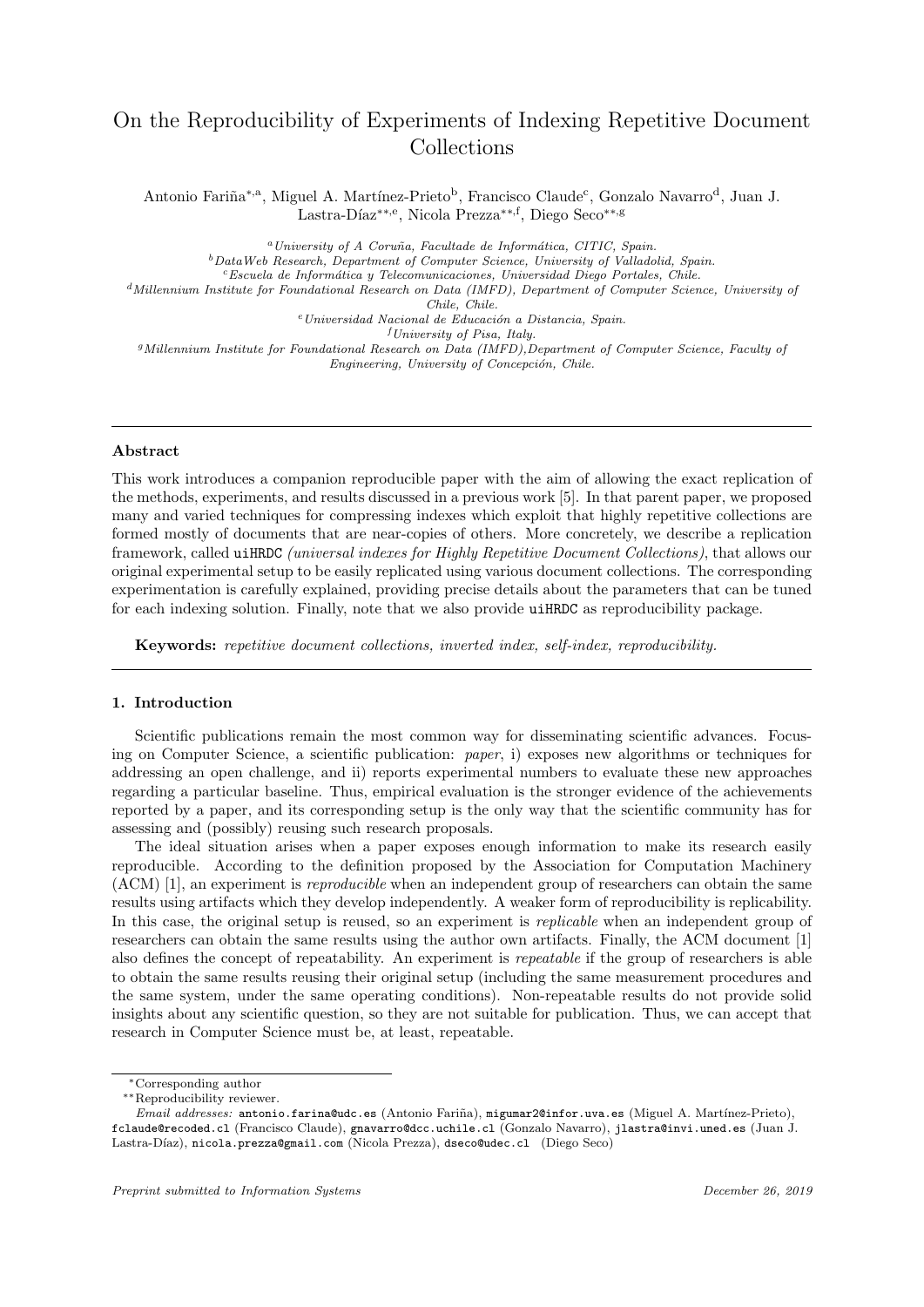Although reproducibility is the ultimate goal, getting it is not always easy because it requires that a new experimental setup to be reconstructed from scratch. Implementing new algorithms, data structures, or other computational artifacts can be extremely complex, and tuning them may require setting many parameters which, in turn, can depend on particular system configurations or external tools. Besides, it may be necessary to use programs in the exact versions used originally [26]. As a consequence, reproducibility is time-consuming, error-prone, and sometimes just infeasible [4].

In practice, publishing replicable research<sup>1</sup> would be an important step forward in Computer Science. According to Collberg et al. [8], replicating a computational experiment only needs that the source code and test case data have to be available. Although simple, many papers do not meet this precondition. The aforementioned paper [8] provides an interesting study involving 601 papers from conferences and journals. It shows that only 32.3% of the papers provide enough information and resources to build their executables in less than 30 minutes. Note that external dependencies must be accessible to compile these sources. Regarding test case data, Vandewalle et al. [30] report that more papers make data available, but it is mainly due to some of them use standard corpora in their corresponding experimental setups. However, the problem goes beyond. Once compiled, proper parameter settings must be set, and sometimes it is tricky to find this information in the papers. In conclusion, reproducibility research is currently challenging.

The situation is not quite different in **Information Retrieval** (IR), the field more related to the research proposed in our work. IR is a broad area of Computer Science focused primarily on providing the users with easy access to information of their interest [3]. As an empirical discipline, advances in IR research are built on experimental validation of algorithms and techniques [20], but reproducing IR experiments is extremely challenging, even when they are very well documented [13]. A recent Dagstuhl Seminar about *reproducibility of data-oriented experiments in e-Science* [12] concludes that IR systems are complex and depend on many external resources that cannot be encapsulated with the system. Besides, it reports that many data collections are private, and their size could be an obstacle even for obtaining them. Finally, it notes that some experimental assumptions are often hidden, making reproducibility a less achievable goal.

Following the initiative of some previous papers [33, 18], the aim of this work is to propose a detailed experimental setup that replicates the methods, experiments, and results on indexing repetitive document collections discussed in a previous work [5] (we will refer it as the parent paper). This experimental setup focuses on two dimensions: i) the space used to preserve and manage the document collection, and the ii) time needed to query this data.

The rest of the paper is organized as follows. In Section 2, we briefly describe all the inverted-index based variants and the self-indexes evaluated in the parent paper. We also explain the most relevant space/time tradeoffs reported from our experiments. The following sections are devoted to the reproducibility of these experiments. Section 3 details the fundamentals of uiHRDC, our replication framework, which comprises i) the *source code* of all our indexing approaches, ii) some test data collections, and iii) the set of scripts that runs the main tasks of our experimental setup and generates a final report with the main figures of the parent paper. We focus both on discussing the workflow that leads the process of replicating all our experiments, and also in describing the structure of the uiHRDC framework. Section 4 describes the Docker<sup>2</sup> container that allows this workflow to be easily reproduced in a tuned environment. Some brief conclusions are exposed in Section 5 to motivate the need of improving research reproducibility in Computer Science. Finally, Appendix A includes the actual compression ratios obtained for each technique (which complements the results shown in the figures throughout the paper), and Appendix B is devoted to explain how some of our self-indexes can be reused for dealing with universal (not document oriented) repetitive collections.

<sup>&</sup>lt;sup>1</sup>In this paper, we use the term reproducibility to refer experimental setups that can be replicated. <sup>2</sup>https://www.docker.com/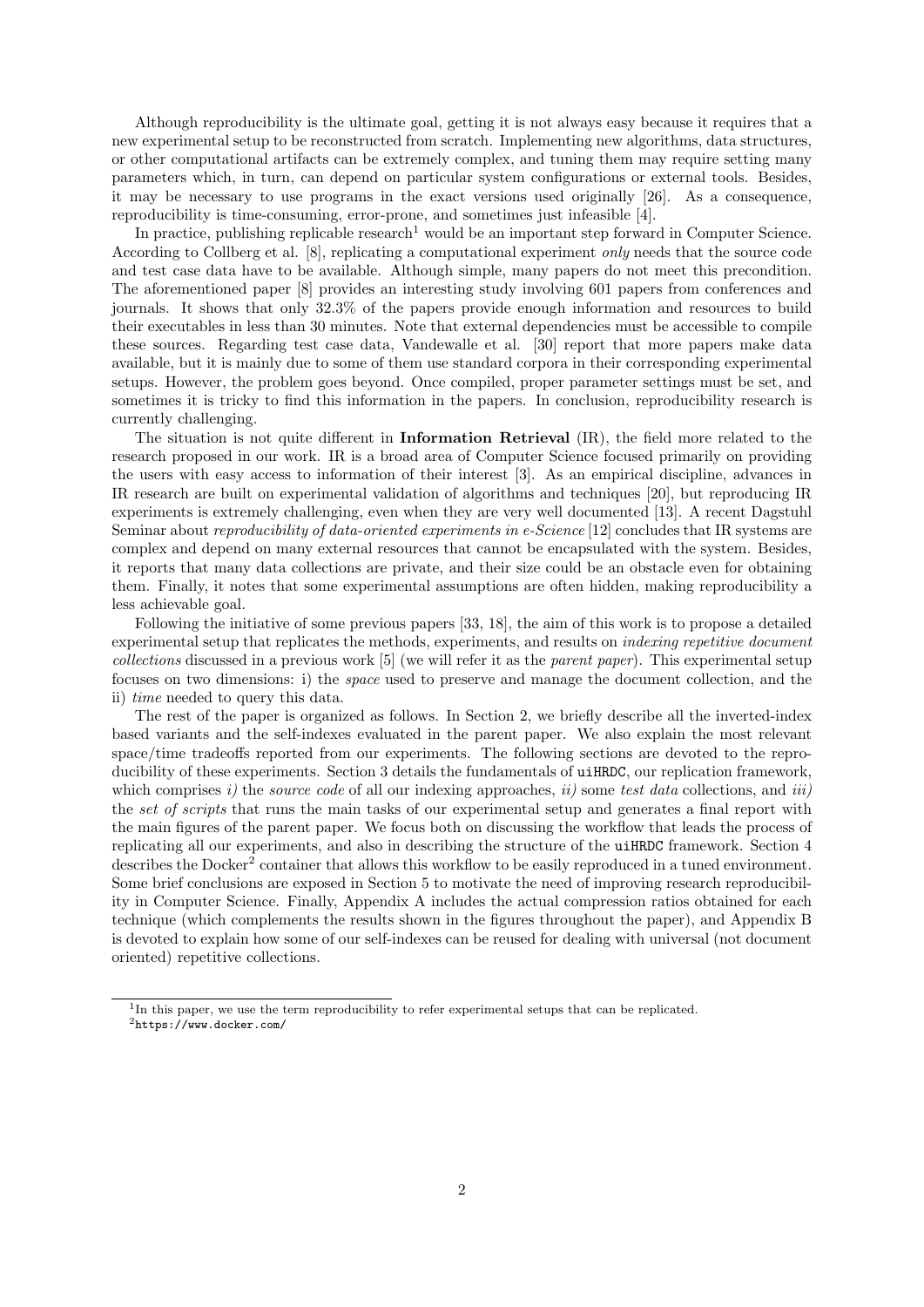# 2. Universal Indexes for Highly Repetitive Document Collections

# 2.1. Background

Indexing highly repetitive collections has gained relevance because huge corpora of versioned documents are increasingly consolidated. Wikipedia<sup>3</sup> is the most recognizable example, exposing millions of articles which evolve to provide the best picture of the reality around us. Each Wikipedia article comprises one version per document edition, and most of them are near-duplicates of others. Apart from versioned document collections, other applications perform on versioned data. For instance, the version control system  $GitHub<sup>4</sup>$ . In this case, a tree of versions is maintained to control changes from millions of software projects which are continuously updated by their developers. Biological databases (where many DNA or protein sequences from organisms of the same or related species are maintained), or periodic technical publications (where the same data, with small updates, are published over and over) are other examples of computer systems managing highly repetitive data.

The parent paper [5] focused on natural language text collections, which can be decomposed into words, and queried for words or phrases. Managing these document collections is a challenge by itself due to their large volume, but at the same time, they are highly compressible due to their repetitiveness. In addition, version control systems require direct access to individual versions. This is also challenging because it demands efficient and potentially large indexes to be deployed on top of the data collection. Thus, we need to compress not only the data, but also indexes required to speed up searches.

The Inverted Index [3] has been traditionally used to index natural language text collections. The inverted index maintains a list of the occurrences (also referred as *posting list* or *inverted list*) of each distinct word in the text. It enables two different types of inverted indexes to be distinguished: i) nonpositional indexes store the list of document identifiers that contain each different word; and ii) positional indexes store, in addition to the document identifiers, the word offsets of the occurrences within each document. Posting lists are usually sorted by increasing document identifier, and by increasing word offset within each document for positional indexes. This decision is useful for list *intersections*, a fundamental task under the Google-like policy of treating bag-of-word queries as ranked AND-queries. Intersections are also relevant to solve queries involving multiple words (phrase queries).

There is a burst of recent activity in exploiting repetitiveness at the indexing structures, in order to provide fast searches in the collection within little space. These approaches are summarized in the following. On the one hand, Section 2.1.1 discusses the fundamentals of inverted index compression, and summarizes all our approaches. On the other hand, Section 2.1.2 introduces the concept of self-index [23], an innovative succinct data structure which integrates data and index into a single compressed representation. Besides, we explain how self-indexes can be adapted to perform on document versioned collections attending to our original work. A detailed review of related literature, and a full explanation of our compressed inverted indexes and self-indexes can be found in the parent paper.

#### 2.1.1. Compressed Inverted Indexes

Since posting lists are sequences of increasing numbers, traditional compression techniques typically compute the difference between consecutive values and then encode those gaps with a variable-length encoding that favors small numbers. This is the basis of techniques traditionally used to represent posting lists: those using Rice codes or Vbyte codes, that assign one codeword to each *qap*, or others such as Simple9, that packs several gaps within a unique integer, or PforDelta which compresses blocks of  $k$ gaps. Therefore, all aforementioned gap encoding techniques take advantage of the fact that the values within posting lists (document identifiers or position values) are probably very close, and consequently they require few bits for their encoding. We have revisited all the previous techniques and we used them in this repetitive scenario. In addition, we have considered other state-of-the-art posting list representations including: QMX, which is a good representative of the last generation of SIMD-based techniques [29], or the recent Elias-Fano technique from [24] (EF-opt) and the implementations from [24] of some well-known representations such as OPT-PFD [34], Interpolative coding [22], and varintG8IU [27].

Unfortunately, traditional techniques are not able to detect the repetitiveness that arises in versioned collections. As one of the major contributions of our parent paper, we proposed some different techniques

 $3$ https://www.wikipedia.org/

<sup>4</sup>https://www.github.com/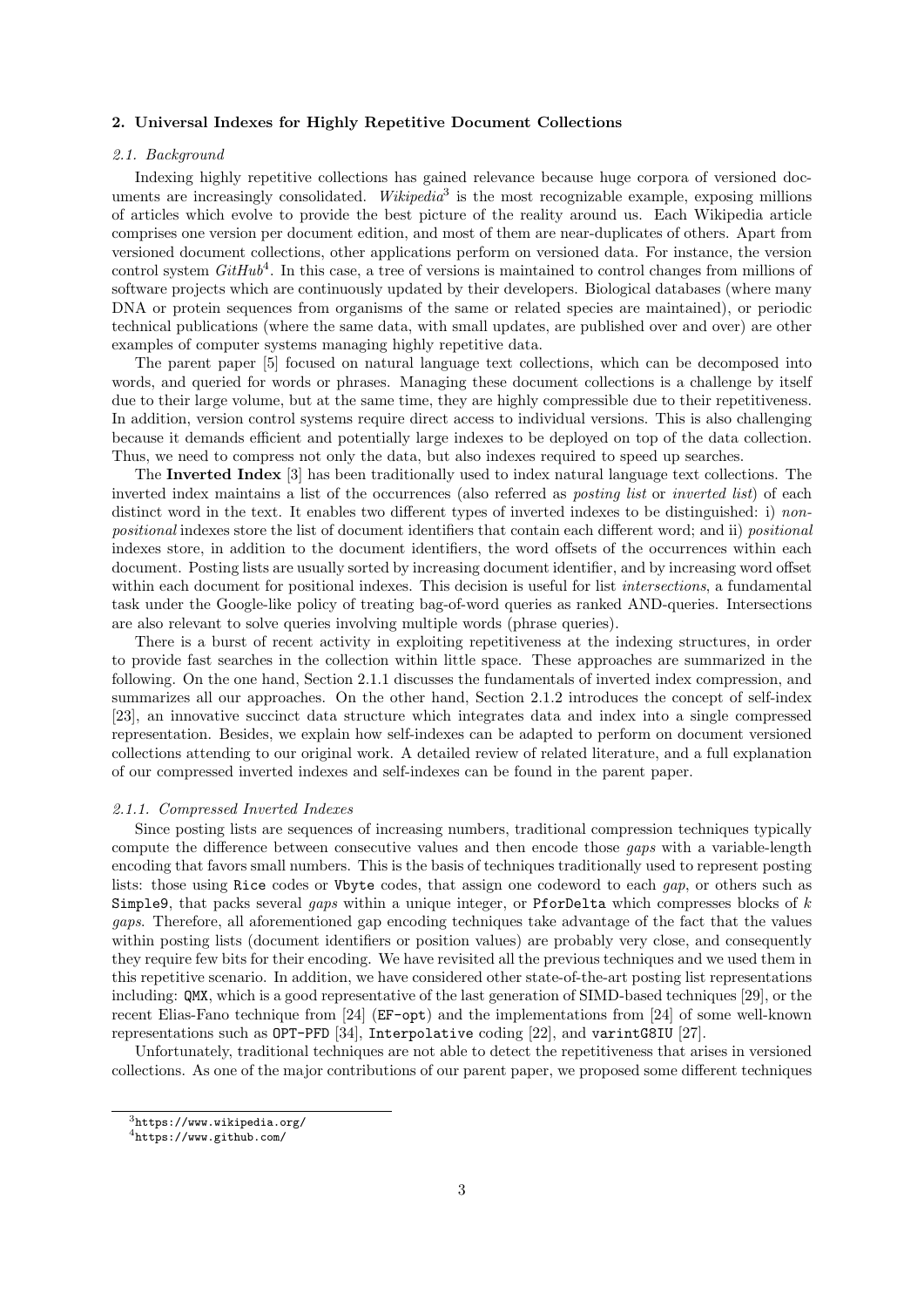which exploit the types of repetitiveness that arise in versioned collections. We applied them both for non-positional and positional inverted indexes. They are based on run-length encoding (Rice-Runs), grammar-based compression (RePair), and Lempel-Ziv compression (Vbyte-LZMA and Vbyte-Lzend).

Even though the use of compressed posting list representations permits to drastically reduce inverted index size, it also has implications in query time. As we indicated in the parent paper, intersections can be performed by traversing the lists sequentially in a merge-type fashion. However, if one of the lists to intersect is much shorter than the other/s it is preferred to provide direct access (using sampling) so that the elements of the smallest list can be searched for within the longer list. This type of intersection is commonly referred to as  $Set$ -vs- $Set$  (svs) in the literature. In practice, the best choice is to sort the lists by length. Then, we take the shortest one as the "candidate" list, and it is iteratively intersected with longer and longer lists, hence shortening the candidate list at each step.

There are two main sampling structures to provide direct access in the literature. Culpepper and Moffat [9] propose the first one, referred to as CM. It regularly samples the compressed list and stores separately an array of samples, which is searched with exponential search. Given a sampling parameter k, a list of length  $\ell$  is sampled every  $k \log_2 \ell$  positions. The second method, by Transier and Sanders [28] (ST), applies domain sampling. It regularly samples the universe of positions, so that the exponential search can be avoided. Given a parameter B, it samples the universe of size u at intervals  $2^{\lceil \log_2(uB/\ell) \rceil}$ . To perform intersections, lookup algorithm was defined [28]. It somehow resembles a merge-type algorithm but takes advantage of the domain sampling. As we will see below, we combined both CM and ST sampling with posting list representations based on Vbyte and with our Re-Pair-based alternatives.

Posting List Representations. We include here a brief description of the different posting list representations evaluated in our original paper and the tuning options they support (if any). All this information is summarized in Table 1.

- Vbyte. We included a simple posting list representation based on Vbyte [31] which uses no sampling and consequently performs intersections in a *merge*-wise fashion. We also included two alternatives using Vbyte coupled with sampling [9] (called Vbyte-CM), with  $k = \{4, 32\}$ , or domain sampling [28] (called Vbyte-ST), with  $B = \{16, 128\}$ . In the former case, as indicated above, intersections follow a *Set-vs-Set approach* where the smallest list is decompressed and its values are searched for within the other lists using exponential search. For Vbyte-ST we used *lookup* intersection algorithm [28]. In addition, we included a hybrid variant of Vbyte-CM that uses bitmaps to represent the longest posting lists (Vbyte-CMB) [9]. In practice, lists longer than  $u/lenBitmapDiv$  (where u is the largest document identifier, and  $lenBitmapDiv = 8$ ) are replaced by a bitmap [9] that marks which documents are present in the list. For completeness, we used the hybrid approach over Vbyte-ST to build Vbyte-STB, and also included a variant VbyteB with no sampling.
- Rice. We included a representation based on Rice codes [32] and also implemented for completeness a RiceB variant using bitmaps for the longest lists. In both cases they use no sampling and intersections are done using merge algorithm.
- Simple9. We included a representation based on the word-aligned Simple9 technique, by Anh and Moffat  $[2]$ . It packs consecutive gaps into a 32-bit word. It uses the first 4 bits to signal the type of packing done, depending on how many bits the next *gaps* need: we can pack  $28$  1-bit numbers, or 14 2-bit numbers, and so on. Intersections are done using merge algorithm.
- PforDelta. This representation  $[15, 35]$  uses the same idea of packing many gaps together, typically up to 128 (parameter  $pfdThreshold = 128$ ), while allowing for 10% of exceptions that need more bits than the core 90% of the gaps. Those exceptions are then coded separately using a variant of Simple9. In our case, we obtained our best results with  $pfdThreshold = 100$ . Again, we performed intersections merge-wise.
- $QMX$ . This technique [29] uses SIMD-instructions to boost decoding of large lists,<sup>5</sup> and was coupled with an intersection algorithm [19] that also benefits from SIMD-instructions.<sup>6</sup>

<sup>5</sup>http://www.cs.otago.ac.nz/homepages/andrew/papers/QMX.zip.

<sup>6</sup>https://github.com/lemire/SIMDCompressionAndIntersection.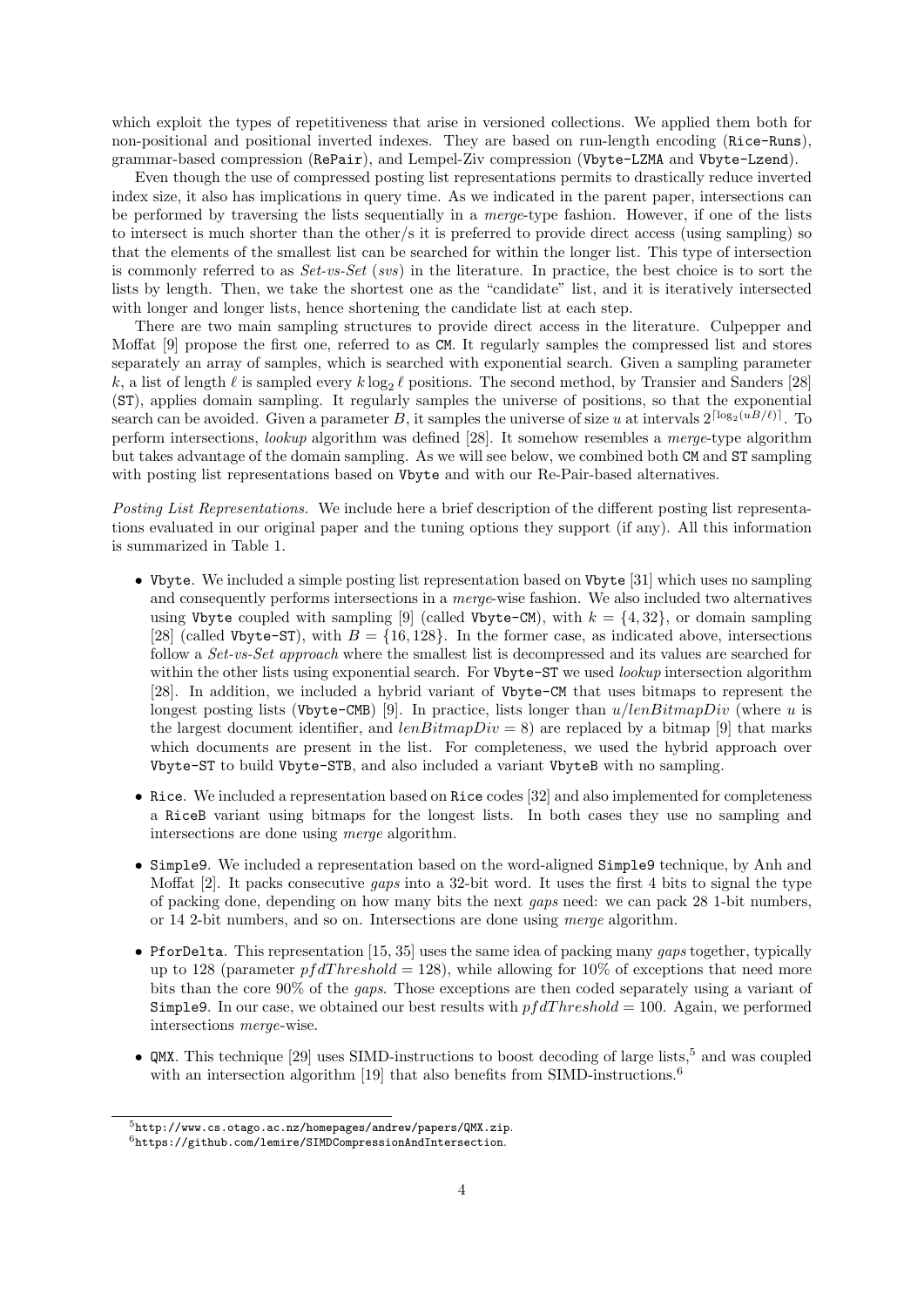| Method                 | <b>Variants</b>    | Description                                                                    |
|------------------------|--------------------|--------------------------------------------------------------------------------|
|                        | Vbyte[31]          | Simple V byte encoding with no sampling. Intersections are performed           |
|                        |                    | in a <i>merge-wise</i> fashion.                                                |
| Vbyte                  | $V$ byte $B[9]$    | Vbyte enhanced with bitmaps to represent the longest posting lists.            |
|                        | $Vbyte-CM[9]$      | Vbyte coupled with list sampling: $k = \{4, 32\}$ . Intersections are per-     |
|                        |                    | fomed in a <i>set-vs-set</i> approach.                                         |
|                        | $Vbyte-CMB[9]$     | Vbyte-CM enhanced with bitmaps to represent the longest posting lists.         |
|                        | VbyteST[28]        | Vbyte coupled with domain sampling: $B = \{16, 128\}$ $(B = \{64\}$ is         |
|                        |                    | also tested for the positional scenario). Intersections follow a <i>lookup</i> |
|                        |                    | approach.                                                                      |
|                        | $Vbyte-STB[5]$     | Vbyte-ST enhanced with bitmaps to represent the longest posting lists.         |
| Rice                   | Rice[32]           | Simple Rice encoding with no sampling. Intersections are performed             |
|                        |                    | using a <i>merge</i> algorithm.                                                |
|                        | RiceB[5]           | Rice [32] enhanced with bitmaps to represent the longest posting lists.        |
| Simple9 $[2]$          | No variants        | Word-aligned Simple9 that packs consecutive <i>qaps</i> into a 32-bit words.   |
|                        |                    | Intersections are performed using a <i>merge</i> algorithm.                    |
| PforDelta $[15, 35]$   | No variants        | Extends Simple9 <i>gaps</i> to pack many <i>gaps</i> together (up to 128). A   |
|                        |                    | variant of Simple9 is used to encode exceptions. Intersections are             |
|                        |                    | performed in a <i>merge-wise</i> fashion.                                      |
| QMX [29, 19]           | No variants        | Exploits SIMD-instructions to boost the decoding of long lists. Inter-         |
|                        |                    | sections are performed using an specific algorithm that also benefits          |
|                        |                    | from such instructions.                                                        |
| Rice-Runs [5]          | No variants        | Rice [32] coupled with run-length encoding. Intersections are per-             |
|                        |                    | formed in a <i>merge-wise</i> fashion.                                         |
| Vbyte-LZMA [6]         | No variants        | Encodes gaps with Vbyte [31] and, if the size of the resulting Vbyte-          |
|                        |                    | sequence is $> 10$ bytes, then it is further compressed with LZMA.             |
|                        |                    | A bitmap indicates which posting lists are compressed with LZMA.               |
|                        |                    | Intersections are performed using <i>merge</i> algorithm.                      |
| Vbyte-Lzend [5]        | No variants        | Encodes $qaps$ with Vbyte [31] and then all posting lists are com-             |
|                        |                    | pressed as a whole with $LZ$ -End [16]. It can be parameterized:               |
|                        |                    | $ds = \{4, 16, 64, 256\}.$ Intersections first obtain Vbyte-encoded se-        |
|                        |                    | quences and then perform in a <i>merge-wise</i> fashion.                       |
| RePair-based [5]       | RePair             | Compresses posting lists as a whole using RePair [17]. Intersections           |
|                        |                    | are performed using <i>merge</i> algorithm over the compressed lists.          |
|                        | RePair-Skip        | Adds <i>skipping</i> data to RePair to improve performance.                    |
|                        | RePair-Skip-CM     | RePair-Skip coupled with CM-type (list) sampling: $k = \{1, 64\}.$             |
|                        | RePair-Skip-ST     | RePair-Skip coupled with ST-type (domain) sampling: $B = \{1024\}$             |
|                        |                    | for the non-positional scenario; $B = \{256\}$ for the positional scenario.    |
| Indexes from Ottaviano | $EF$ -opt $[24]$   | Partitioned Elias-Fano index.                                                  |
| and Venturini's        | $OPT-PPD$ $34$     | Optimized PforDelta variant.                                                   |
| Framework [24]         | Interpolative [22] | Binary interpolative coding.                                                   |
|                        | varintG8IU [27]    | SIMD-optimized Variable Byte code.                                             |

Table 1: Summary of posting list representations evaluated in the parent paper. We used our own implementations of posting list representations (except those from Ottaviano and Venturini's Framework) that, in most cases, were built over existing techniques to represent integers or general sequences.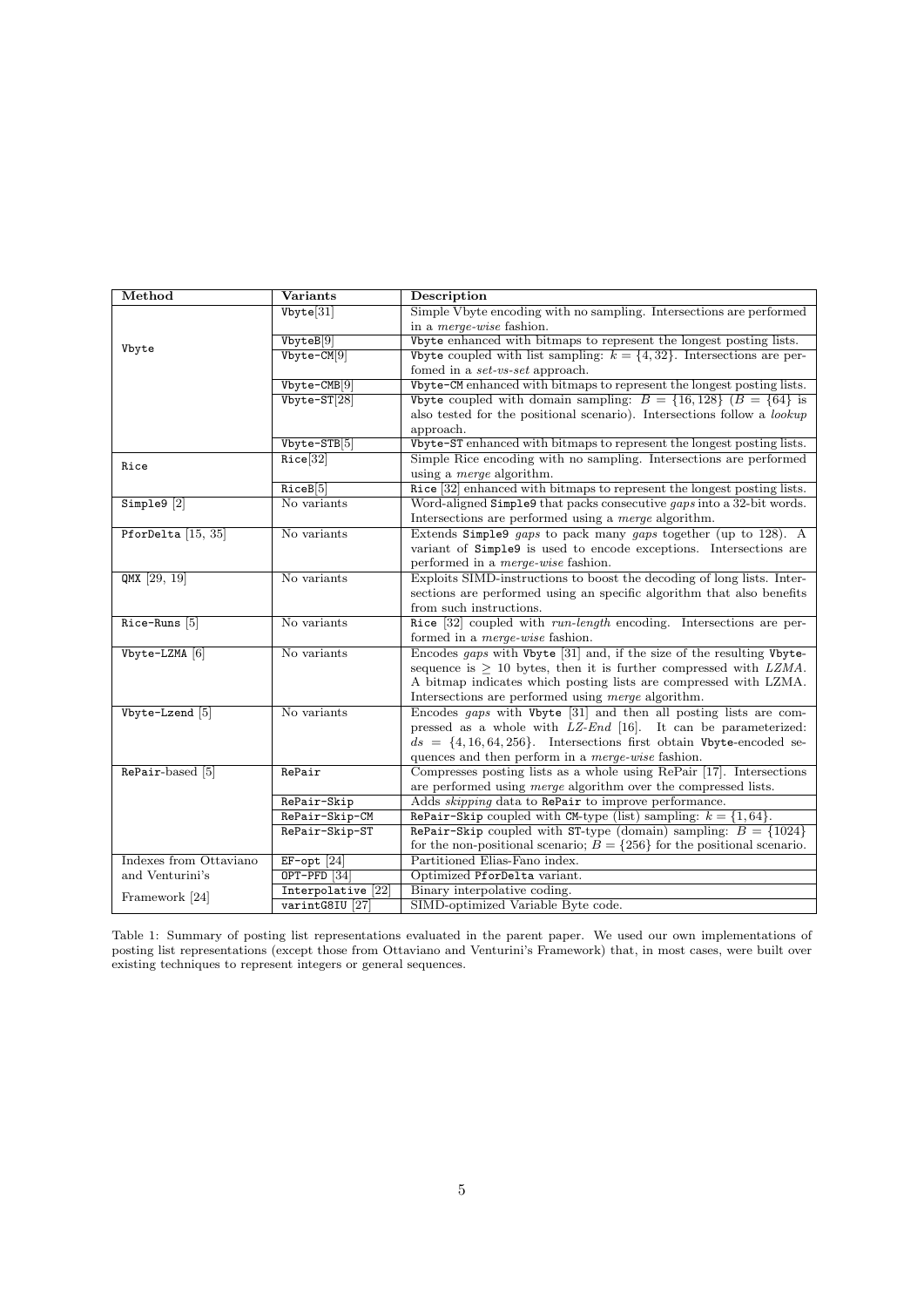- Rice-Runs. We coupled *run-length* encoding with Rice coding to boost both the compression and intersection speed of our Rice representation in a repetitive scenario where large sequences of  $+1$ gaps could occur. Basically, a sequence of  $+1$  gaps of length k is represented as the  $ricecode(+1)$ followed by  $ricecode(k)$ . Intersections are performed merge-wise, yet they take advantage of the fact that a run of +1 values can be skipped/decoded in a unique operation.
- Vbyte-LZMA. In this representation we independently compress each posting list with a Vbyte+ $LZMA$ chain. We initially encode the *gaps* in the posting list with Vbyte and then compress the output with the LZMA variant of LZ77 (www.7-zip.org). We use a threshold parameter (*minbcssize*) so that LZMA is only applied on those lists where their Vbyte encoded sequence occupies at least 10 bytes (*minbcssize*  $\leftarrow$  10). Otherwise, the initial Vbyte encoded sequence is stored. A bitmap indicates which posting lists were stored compressed with Vbyte plus LZMA, and which ones only with Vbyte. Since Vbyte-LZMA only supports extracting a list from the beginning, intersections can involve a initial step that applies LZMA decoder to recover the Vbyte encoded sequences, and then we apply *merge* algorithm on those Vbyte encoded sequences.
- Vbyte-Lzend. This representation follows the same idea of Vbyte-LZMA but uses LZ-End [16] instead of LZMA to compress the posting lists. Since LZ-End allows random access, the sequence of all the concatenated lists can be compressed as a whole, not list-wise. Therefore, we first concatenate the Vbyte representation of all the posting lists (keeping track of the offset where each posting list started in the Vbyte encoded sequence), and then use LZ-End to represent it. At construction time, we can obtain different space/time tradeoffs by tuning the delta-codes-sampling parameter (ds) of LZ-End (see [16] for details). In our experiments we set it to  $ds = \{4, 16, 64, 256\}$ . At intersection time, we first recover the Vbyte encoded sequences and then proceed merge-wise as in Vbyte-LZMA.
- RePair-based representations. As in the LZ-End-based representation we compress all the posting lists as a whole, yet we directly work on the sequences of *gaps* rather than on their Vbyte encodings. We use the grammar-based compressor Re-Pair that recursively replaces the most frequent pair of symbols (initially called *terminals*, which are those *gaps* from the concatenation of all the posting lists) by a new *non-terminal* symbol not occurring before in the original sequence. Re-pairing process ends when no pair occurs at least twice. The result is a sequence that could contain both terminal and non-terminal symbols, and a dictionary of substitution rules which is represented in a compact format. This makes up our basic RePair representation. It allows us to extract individual posting lists,<sup>7</sup> and to perform intersections in a *merge*-type fashion over the compressed representation of the lists (non-terminals are expanded/decoded recursively during the traversal of the lists). In addition, in our implementation we added a parameter  $repairBreak$  that allows us to stop the recursive pairing when the gain in compression ratio (reduction of size of the compressed sequence) of the current step with respect to the previous step is smaller than  $repairBreak$ <sup>8</sup> In practice, for RePair we set  $repairBreak = 0.0$  so that the Re-pairing process is not broken at all.

The compact representation of the dictionary of rules allows us to add additional *skipping* data (i.e. the sum of all the gaps included below that non-terminal symbol) with little space cost. This skipping data allows us to improve both decompression time for a list, and intersection time. We adapted the merge-based algorithm from RePair so that it is boosted by using this skipping data. The resulting algorithm was named *skip*. This makes a new representation of posting lists referred to as RePair-Skip. In our experiments, we tuned RePair-Skip with  $repairBreak = 4 \times 10^{-7}$  and  $repairBreak = 5 \times 10^{-7}$  respectively for the non-positional and positional scenarios.

Initially, neither RePair nor RePair-Skip had sampling to speed up intersections, and only RePair-Skip could benefit of the additional data to boost the intersections. However, since RePair-Skip was shown to outperform RePair, we also created two RePair-Skip variants using

<sup>7</sup>To avoid creating Re-Pair phrases that span along two different posting lists, we add a non-repeating separator to mark the beginning of each posting list.

 ${}^{8}$ Being n and m respectively the length of the original sequence and the length of the compressed sequence, we initially set  $prevRatio \leftarrow (100.0 * m/n)$ . Then, after each substitution, if  $((prevRatio - (100.0 * m/n)) < regularbreak$  we break the Re-pairing process. Otherwise, we simply update  $prevRatio \leftarrow (100.0 * m/n)$ .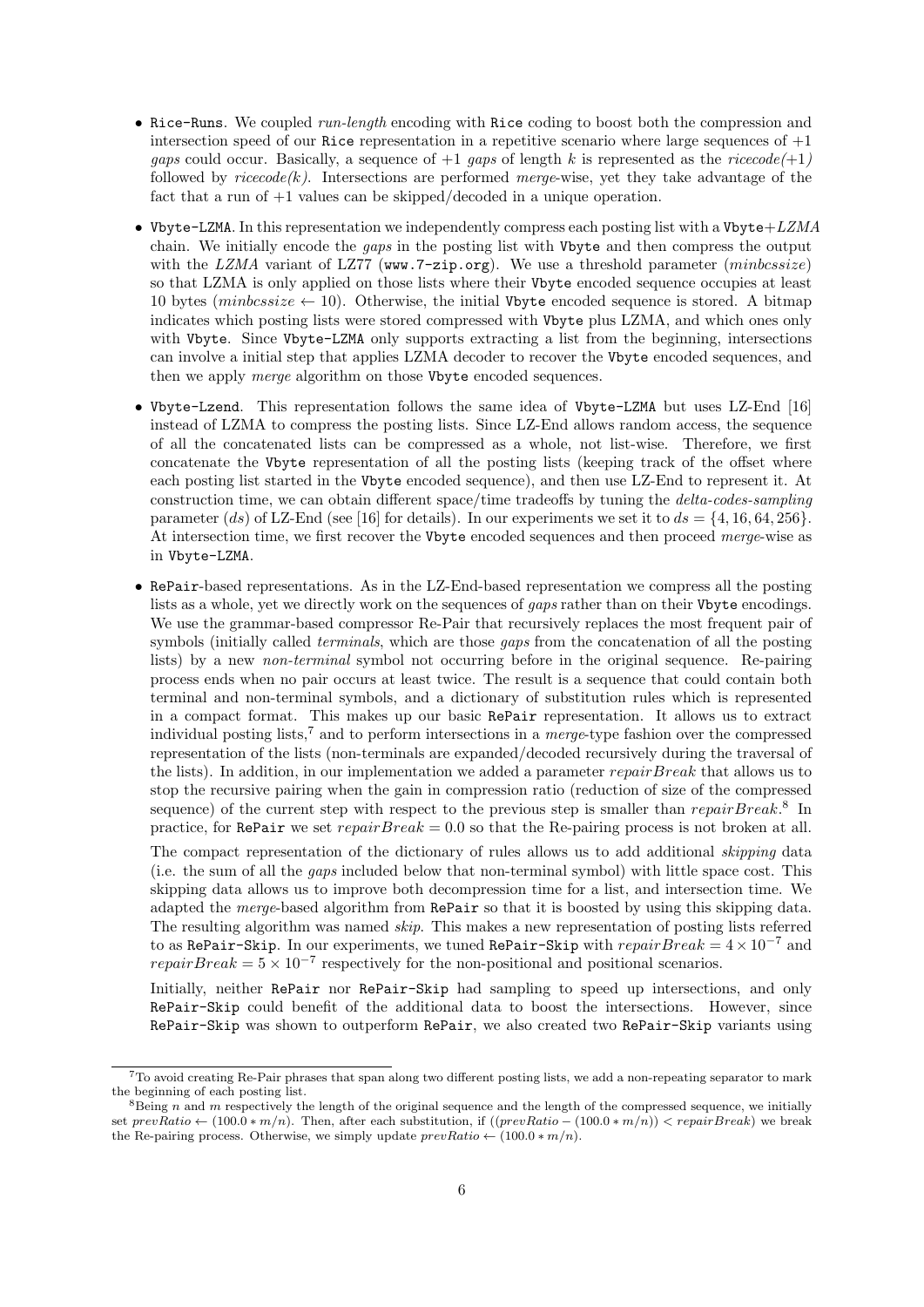both CM-type and ST-type sampling. They are named RePair-Skip-CM (where we set  $k = \{1, 64\}$ ) and RePair-Skip-ST (with  $B = \{256, 1024\}$ ).

• Ottaviano&Venturini's Partitioned Elias-Fano indexes. In [24], Ottaviano and Venturini presented several posting list representation alternatives based on Elias-Fano codes. We used the best of them (EF-opt). The source code is available at authors' website.<sup>9</sup> In addition, they included in their framework implementations of some well-known representations such as OPT-PFD (optimized PforDelta variant [34]), Interpolative (Binary Interpolative Coding [22]), and varintG8IU (SIMD-optimized Variable Byte code [27]). All of them were compared in our parent paper.

Our implementation of non-positional and positional inverted indexes. Given a text  $T$  that is composed of a set of documents, to create our inverted indexes, we process  $T$  to gather the different words/terms in  $T$ , and for each term we obtain the positions were they occur. The text itself can be processed with a suitable compressor in order to reduce space needs. In our implementation, we used Re-Pair<sup>10</sup> as text compressor, which reached compression ratios below 2% (we kept the rules uncompressed -as a pair of integers- to speed up decompression), and we added sampling for every  $\{1, 2, 8, 32, 64, 256, 4096\}$  symbols of the final Re-Pair sequence to allow decompressing arbitrary parts of the original text.<sup>11</sup> Yet, the main focus of our parent paper was set on how to efficiently deal with the set of posting lists. We included all the above posting lists representations, with the exception of Ottaviano&Venturini's implementations, within a package that provides us methods to build a compressed representation for a set of posting lists, extract a list, intersect  $2-n$  lists, show the compressed size, etc. We did this to obtain compressed representations for posting lists to be used in a non-positional scenario, where we indexed document-ids and intersections were used to solve AND-conjunctive queries for the elements of our query patterns, but also for a positional scenario, where those patterns were taken as phrase queries. In this positional scenario, we indexed actual word/term positions and solving phrase queries implied that the intersections had to consider the order of the terms in the query patterns to return the documents where they occur at consecutive positions. The building process is handled by a build program that processes the source text and saves all the required structures to disk. A searcher program is on charge of loading those structures into main memory and then allowing us to perform queries. Both programs are linked a posting list representation and a text compressor.

According to the experiments reported in our parent paper, our compressed inverted index variants allow us to perform two types of queries:

• locate(p) returns the positions of all the occurrences of  $p$  in  $T$ . In the non-positional scenario our experiments (see Section 2.2) were focused on comparing both the fetch time and the intersection time of the different posting lists representations, so basically  $locate(p)$  returns the documents where *p* occurs.

In the positional scenario,  $locate(p)$  returns a pair of the form  $(doc, pos.in.doc)$ . Note that our posting list representation indexes *absolute* positions in T rather than pairs  $(doc, pos.in.doc)$ . Therefore, to support returning relative positions within each document, we enhanced our inverted index with an array of offsets that mark the beginning of each document in  $T$ , and provided an operation merge-occs-to-docs which efficiently maps a sequence of absolute positions into pairs  $(doc, pos.in.doc)$ . Therefore, to solve locate(p) we initially perform an intersection to gather the positions in  $T$  where  $p$  occurs, and then perform merge-occs-to-docs operation to obtain the final output.

• extract(a,b) retrieves the text fragment in  $T[a, b]$ . This is efficiently supported by using the regular sampling added to the (Re-Pair) text representation.

 $^{9}$ https://github.com/ot/partitioned\_elias\_fano.

<sup>&</sup>lt;sup>10</sup>We have also the option to use: a LZ-End compressor; keeping the text in plain form; or even not storing the text at all.

 $11$ This was of interest in the positional scenario where, as we will see in the next section, we are interested in comparing the snippet extraction time with that of self-indexes.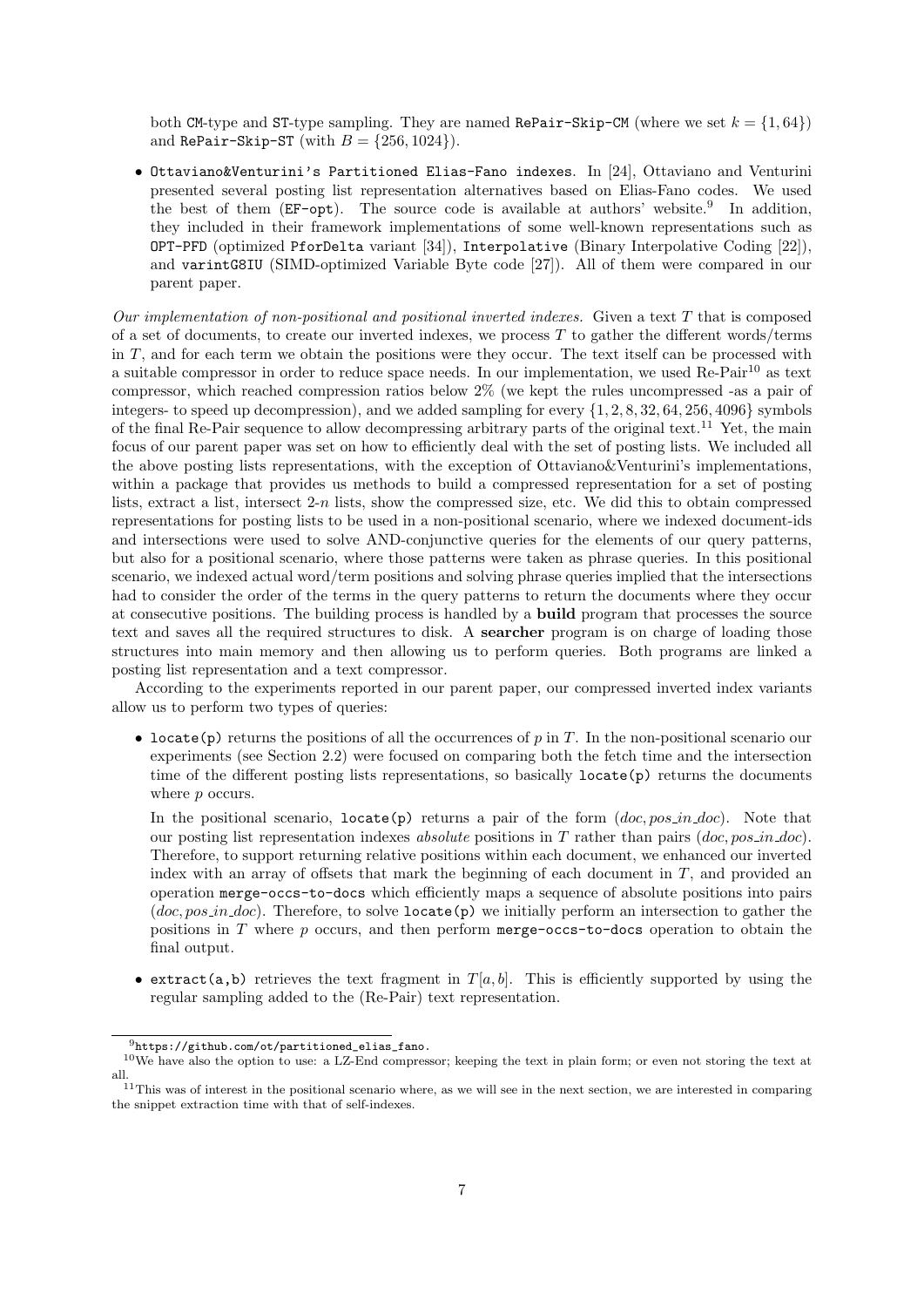# 2.1.2. Self-Indexes

A self-index [23] is a compact data structure that enables efficient searches over an string collection (called the text, T), and also replaces the text by supporting extraction of arbitrary snippets. Thus, self-indexes provide, at least, two basic queries:

- locate(p) returns the positions of all the occurrences of  $p$  in  $T$ .
- extract(a,b) retrieves the text fragment in  $T[a, b]$ .

This functionality allows self-indexes to be considered as an alternative choice to positional inverted indexes.

Our original setup comprised three families of self-indexes that were able to capture high repetitiveness. All of them have a representative proposal which regards T as a sequence of characters, but two word-oriented approaches (which process  $T$  as a sequence of words) were also proposed. It is worth noting that, in all cases, locate(p) returns *absolute* positions in T that must be then converted into (document,offset) pairs. The aforementioned merge-occs-to-docs position-document mapping is used again for such purpose.

CSA-based Self-Indexes. The Compressed Suffix Array (CSA) by Sadakane [25] is one of the pioneering self-indexes and proposes a succinct suffix array (SA) encoding. It retains the original locate functionality of the suffix array (based on binary search), while providing snippet extraction in compressed space. CSA encompasses two main structures: a bitmap  $B$ , which marks where the first symbol of the suffixes changes in SA, and  $\Psi$ , an array which stores the position in SA pointing to the next character of a suffix.  $\Psi$ is highly compressible, but it is also massively used to decode a portion of the text. Thus, self-indexes dealing with highly repetitive collections must balance Ψ compression and decoding efficiency to be competitive with respect to compressed positional inverted indexes.

Two different CSA-based approaches were evaluated in our benchmark: RLCSA and WCSA.

- RLCSA. The Run-Length Compressed Suffix Array, by Mäkinen et al. [21], exploits that  $\Psi$  contains long runs of successive values in highly repetitive collections. It performs run-length encoding of  $\Psi(i) - \Psi(i-1)$  and stores regular samples to allow efficient access to absolute  $\Psi$  values. This sample value must be provided to build RLCSA, and yields different space/time tradeoffs: larger sample values are used to reduce space requirements, but it penalizes data access speed; on the contrary, small *sample* values increase efficiency at the price of less compression. The authors proposed sample = 512, but our experiments consider 7 different values of the form  $2^i$ , from  $i = 5$ (sample = 32) to  $i = 11$  (sample = 2048), to analyze particular tradeoffs. A blocksize parameter is also required to configure internal bit vectors blocks (it sets the number of reserved bytes per block). We use *blocksize* = 32, as suggested by the authors.
- WCSA. The Word Compressed Suffix Array, by Fariña et al. [11] adapts CSA to cope with particular features of natural language; i.e. it processes the input text as a sequence of words instead of characters. WCSA transforms the original text into an integer sequence where each position refers to a word/separator, but it does not provide any particular optimization to manage highly-repetitive texts. We included it in our original experiments because it acts as a bridge between inverted indexes and more sophisticated self-indexes, both in space and time complexity. WCSA builds B and  $\Psi$ , but over the integer sequence, and provides word-based location and extraction. This requires keeping samples of SA and samples of the inverse of SA (indicating which position of SA points to the j-th word) at regular intervals. The non-sampled values can be recovered with Ψ. Therefore, three different parameters must be provided at construction time:  $\langle sPsi, sA, sAinv \rangle$ . Note that the inverse of SA is only needed for extract, SA is used both for extract and locate, and  $\Psi$  is used in all search operations. Therefore, even though we can tune different setups yielding similar space requirements, it is worth to keep a rather small value of  $sPsi$ , a larger value of sA, and an even larger value of sAinv. We evaluated seven different configurations for the sampling parameters ranging from  $\langle sA, sAinv, sPsi \rangle = \langle 8, 8, 8 \rangle$  to  $\langle 2048, 2048, 2048 \rangle$ . In particular, we used the values:  $\{\langle 8, 8, 8 \rangle, \langle 16, 64, 16 \rangle, \langle 32, 64, 32 \rangle, \langle 64, 128, 32 \rangle, \langle 128, 256, 128 \rangle, \langle 512, 512, 512 \rangle, \langle 2048, 2048, 2048 \rangle\}.$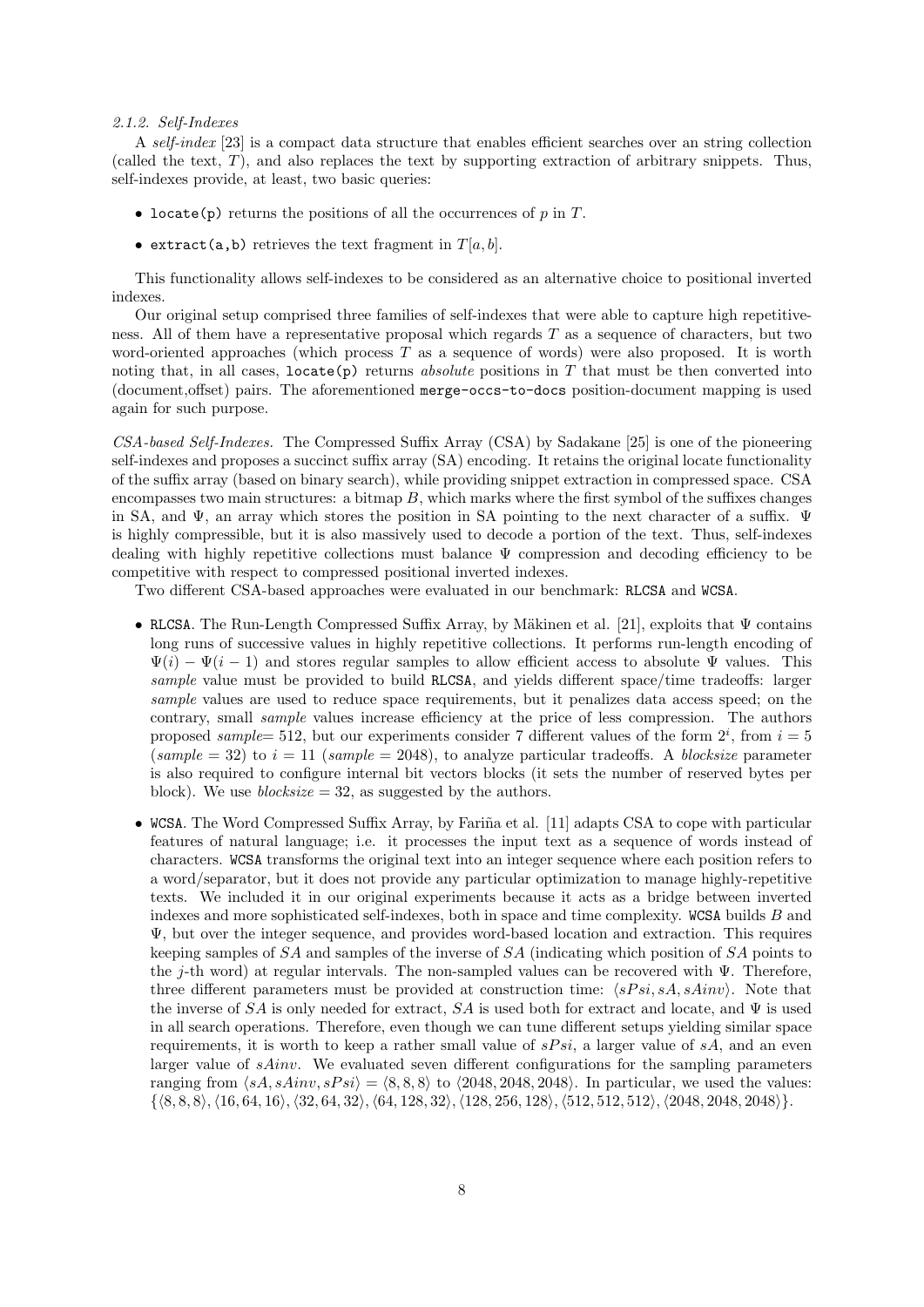SLP-based Self-Indexes. We previously motivated that grammar-based compression is a good choice for posting list encoding, but it is also promissory for self-indexes. Our original paper focused on a particular type of grammar compressor built around the notion of straight-line program (SLP).<sup>12</sup> We explored two SLP-based self-indexes, referred to as SLPand WSLP, which were carefully tuned for our experiments.

- SLP. Claude et al. [6] proposed originally a character oriented SLP self-index to manage (highly repetitive) biological databases, and then optimized it to cope with natural language collections [7]. SLP indexes the set of rules as a labeled binary relation, and the reduced sequence (obtained by RePair) using a varied configuration of bit-based structures. SLP requires space proportional to that of a Re-Pair compression of the text, but its performance is less competitive than that reported by other self-indexes. The original SLP implementation was improved in our parent paper, where we tunned some of its algorithms and internal data structures. A single  $q$  parameter is required to build an SLP index; it sets the lengths of the q-grams that are indexed, by an internal dictionary, to improve prefix/suffix searches. q is set by default to 4 characters because no relevant improvements have been found for larger values.
- WSLP. The word-oriented SLP was proposed in our parent paper, and adapted SLP to perform on a sequence of integers (word identifiers). Its internal configuration is similar to that of the SLP, but it does not use the q-gram dictionary because it was not competitive for words. Thus, WSLP exposes a simple build interface which does not require any parameter.

LZ-based Self-Indexes. Finally, we evaluated two different approaches of self-indexing based on two variants of LZ77-like parsing: LZ77-index and LZend-index. In short, an LZ77-like parsing transforms a text into a sequence of phrases, each one encoding the first occurrence of a substring. Each substring concatenates a maximal substring previously used in the text and a trailing character. LZ77-index and LZend-index uses a similar configuration of succinct data structures to encode their corresponding structure of phrases, and to allow fast search and decode capabilities.

Both self-indexes were originally proposed by Kreft and Navarro [16], but we tuned them to improve their original space/time tradeoffs. Besides, it is worth noting that they support five different configurations.<sup>13</sup> The *default* configuration ( $Conf.*1$ ) is considered if no parameters are provided. It reports the best performance but also the worst space. The following parameter configurations are also allowed: ''bsst ssst'' (for Conf.#2), ''brev'' (for Conf.#3), ''bsst brev ssst'' (for Conf.#2), and ''bsst brev'' (for Conf.#5). The latter reports larger space savings at the price of a bit slowdown, but ensuring a competitive performance. We chose it in our benchmark.

#### 2.2. Experimental Results

We experimentally studied the space/time tradeoffs obtained when performing locate operation with the described posting list representations, in both the non-positional and positional scenarios. In the positional scenario we also added a comparison with the proposed self-indexes, and we finally included results regarding the time needed to extract snippets.

In this section we provide a summary of the results that can be obtained using our replication framework uiHRDC (see Section 4). In particular, for locate(p) operation we include results for the case where the patterns are 2-word phrases, and for extract(range) we only include results for snippets of around 13,000 characters. In Section 3.1 we discuss that there are actually four types of patterns for locate and two different snippet lengths for extract operation. In that section we also discuss details of the text collections used. In addition, we have also included some fixes to errors that were detected in the parent paper during the reviewing process.

The time measures included here are referred to CPU user-times and were obtained using our Docker instance in an Intel(R) i7-8700K@3.70GHz CPU with 64 GB of DDR4@2400MHz memory.

<sup>&</sup>lt;sup>12</sup>SLPs are grammars in which a rule  $X_i$  generates i) a terminal j, or ii) a pair of non terminals  $X_lX_r$ .

<sup>&</sup>lt;sup>13</sup>These configurations are described in our original paper and basically consider different structures and search algorithms to provide locate and search functionality.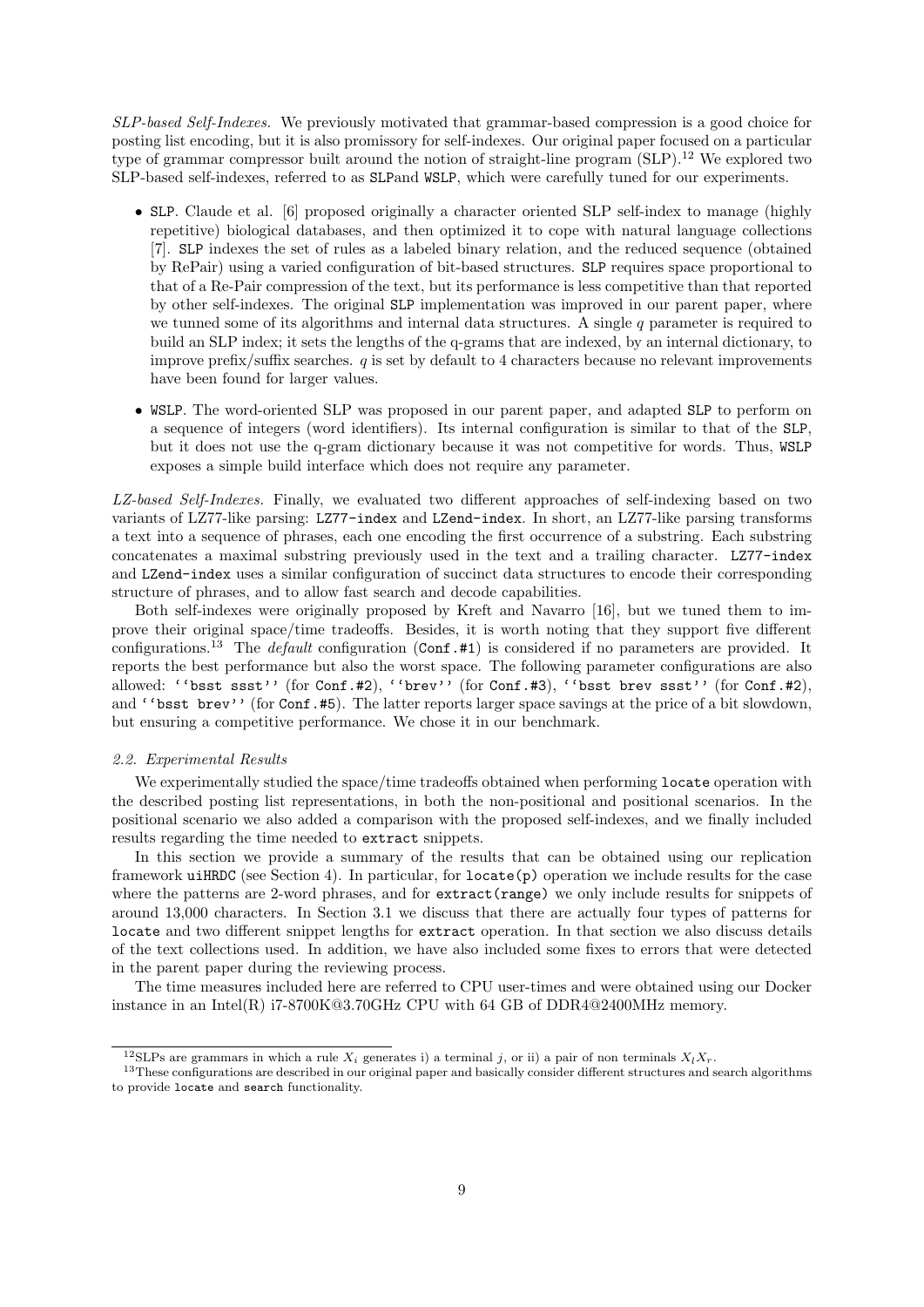# 2.2.1. Fixes to the Parent Paper

Before delving into the details of the experiments described in the parent paper, it is worth noting that developing uiHRDC helped us to detect some minor errors in the results reported in the parent paper. More precisely:

- QMX performance was wrong in the experiment dealing with locate operation for 5-words phrase patterns (Figure 3 of the parent paper) in the non-positional scenario. Its actual performance is slightly faster than the one reported by VbyteB, but it means that it is half an order of magnitude slower than the fastest choice: Vbyte-STB. The locate times of QMX were also wrong in the case of word queries in the positional scenario (Figure 6 of the parent paper). Although it remains as the fastest choice in both cases, its difference to Simple9 or Vbyte is drastically reduced.
- The OPT-PFD compression ratios are wrong in the experiments for the positional scenario (Figures 6 and 9). Its actual compression ratio is 29.742% (instead of 31.848%), so it is more effective than Interpolative and EF-opt.

## 2.2.2. Non-Positional scenario: Inverted Indexes

For the non-positional scenario we include a comparison of all the compressed inverted index representations discussed in Section 2.1.1 when considering locate operation. Yet, in this case we only consider fetch/intersection time and skip the parsing time of the query patterns. That is, we assume all the patterns have been mapped into ids before timing starts.

Figure 1 shows the results. In the left part, we show the results for the state-of-the-art techniques. In the right part we also include our proposals. Recall that for the variants from Ottaviano&Venturini's framework [24] we used exactly their source code and simply adapted the format of our data and patterns to run their build and search programs. Those techniques are marked with an '\*' in the figures.



Figure 1: Main results for the non-positional scenario.

As shown in the parent paper, our new techniques Rice-Runs Vbyte-LZMA, Vbyte-Lzend, and Re-Pair-based variants drastically reduced the space needs of the existing techniques. Yet, they were typically also much slower (particularly in the case of Vbyte-Lzend).

# 2.2.3. Positional scenario: Inverted Indexes and Self-Indexes

In this scenario we compare both our inverted index representations and self-indexes at both locate and snippet extract operations.

Pattern Location. We did not include all the inverted index variants used in the non-positional scenario, but only those that could be of interest here. For the self-indexes, timing includes the time needed to perform  $(locate(p))$  operation to obtain the positions where  $(p)$  occurs, and then converting absolute positions to (document, of fset) pairs using merge-occs-to-docs operation. For the inverted indexes, timing includes: (a) the parsing time required to map each pattern into a sequence of ids; (b) performing intersection of the required posting lists (for those ids); and  $(c)$  running merge-occs-to-docs to obtain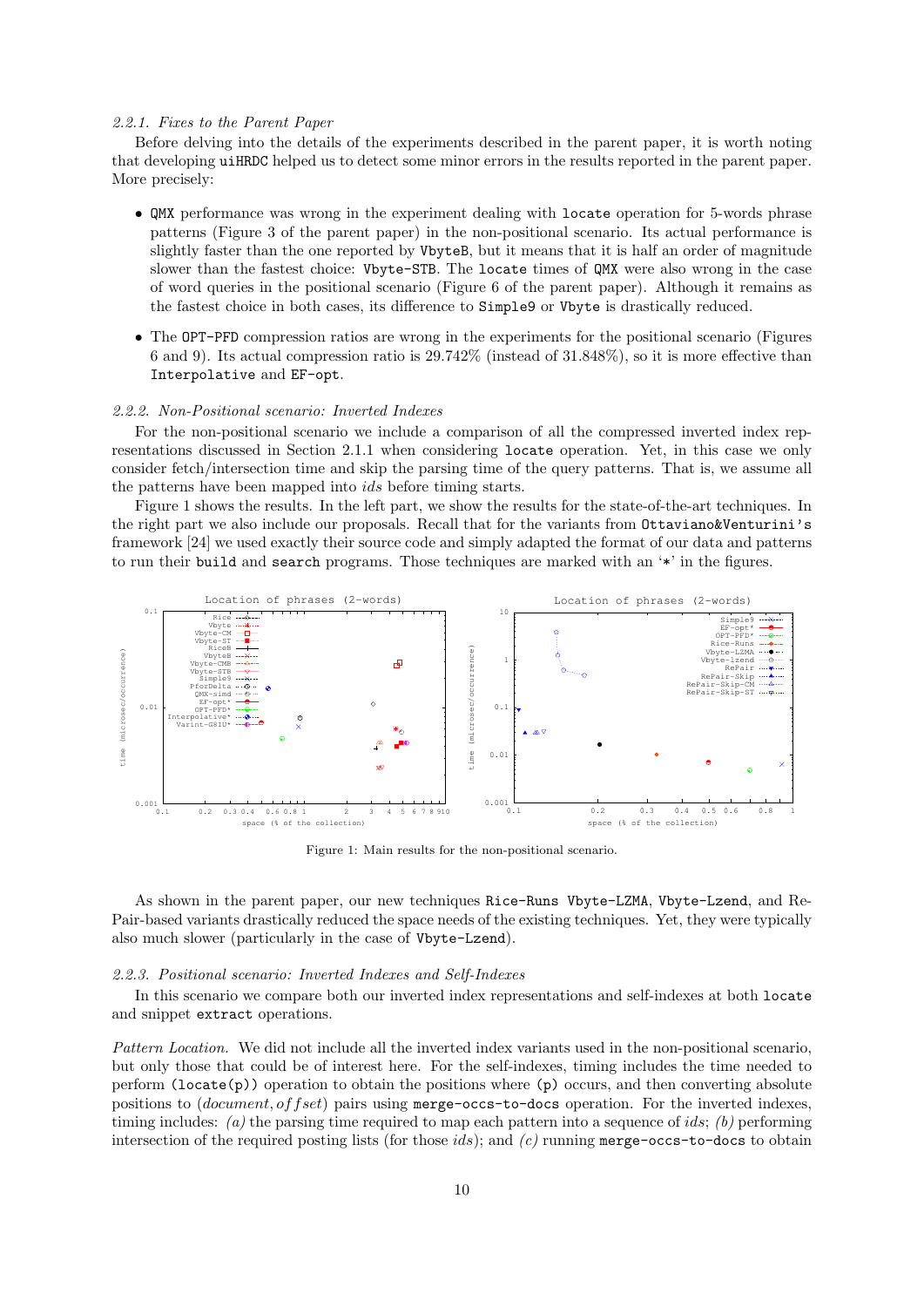the final result. For the techniques from Ottaviano&Venturini's framework we directly used their sources with no modifications to measure (b) times, whereas time measures for stages (a) and (c) where done separately with a program we also implemented. During step (a), our program not only measures times, but also outputs the sequence of *ids* obtained after the parsing of each pattern p. These *id*-based patterns are used to perform intersections with the techniques from Ottaviano&Venturini's framework.



Figure 2: Main results for the positional scenario.

Figure 2 shows the results. On the one hand, our Vbyte-LZMA and Re-Pair-based inverted indexes still improve the space needs of the other representations, while being typically up to one order of magnitude slower. On the other hand, self-indexes showed to obtain around one order of magnitude reduction on space, while becoming up to three orders of magnitude slower than the fastest inverted index alternative.



Figure 3: Main results regarding text extraction performance for both self-indexes and text compressed with Re-Pair.

Snippet Extraction. We report the time needed to extract text snippets  $T[s, e]$  from the self-indexes and compare them with the decoding performance of Re-Pair, that was the text compressor chosen to compress the document collection for the representations using inverted indexes. Recall that Re-Pair is coupled with the additional sampling that permit partial decompression, as discussed in Section 2.1.1. Results are shown in Figure 3. We can see that Re-Pair is very fast at decompression (when a dense sampling is used) and requires less than 1.5% of the size of the document collection. With very similar space needs (around 2–3%) we find most of the self-indexes (LZend-index, LZ77-index, RLCSA SLP, and WSLP), yet they are typically much slower. Finally, WCSA competes in speed with Re-Pair, but requires around one order of magnitude more space.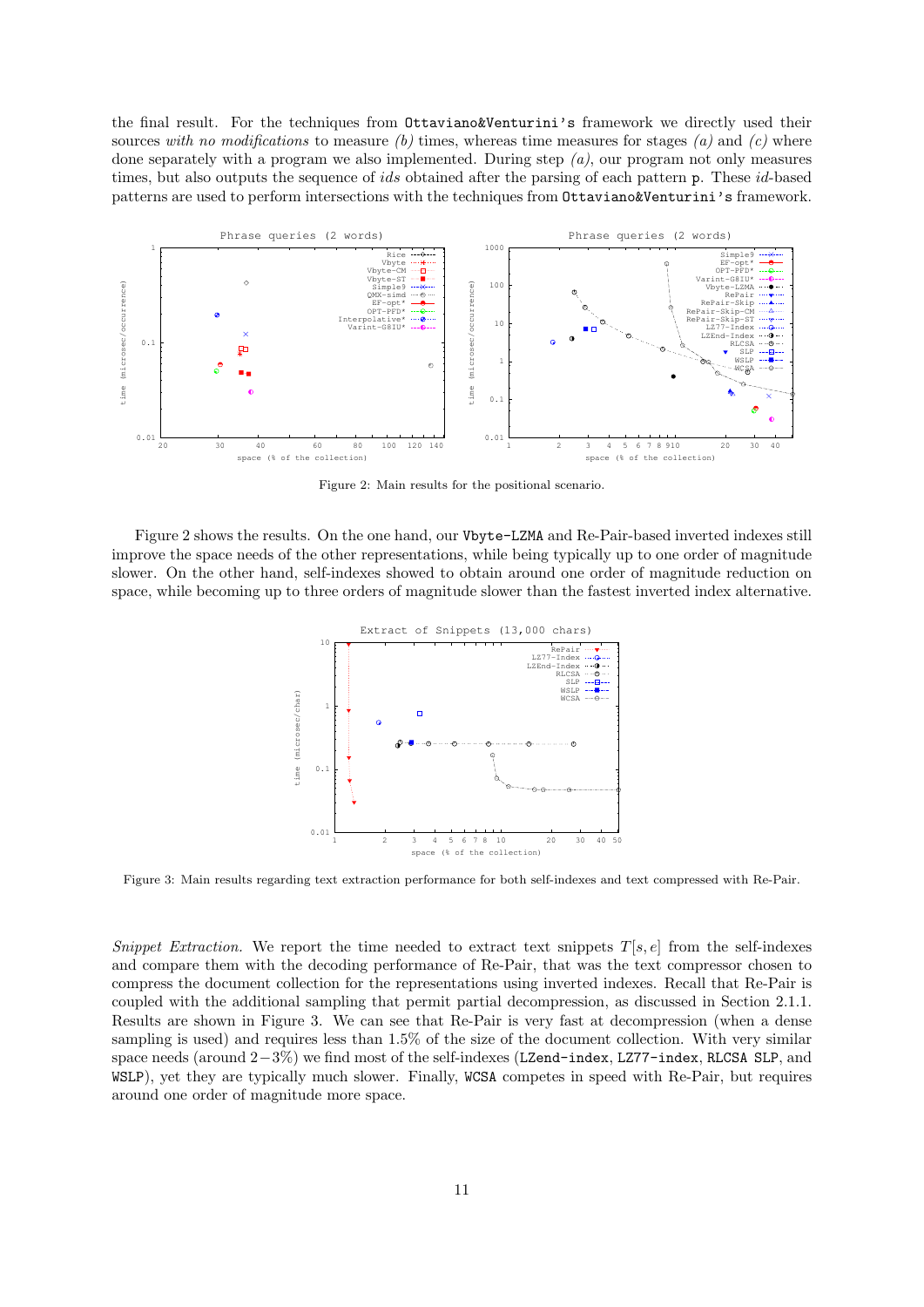# 3. The uiHRDC Framework

Our experimental framework was named uiHRDC (universal indexes for Highly Repetitive Document Collections). It is licensed under the GNU Lesser General Public License v2.1 (GNU LGPL), is hosted at a GitHub repository,<sup>14</sup> and it is also published through Mendeley Data [10]. It includes all the required elements to reproduce the main experiments in our original paper including datasets, query patterns, source code, and scripts.



Figure 4: Structure of the uiHRDC repository.

The general structure of the uiHRDC repository is shown in Figure 4. It can be seen that, under the root of the repository, we include: i) directory benchmark which includes a  $\mathbb{P}\text{Tr}X$  formatted report and a script that will collect all the data files resulting from running all the experiments and will generate a PDF report with all the relevant figures (including those in Section 2.2). Further python scripts required for such task are also included in directory  $utils.py.$   $ii)$  Directory data, which includes the text collections (7z compressed), and the query patterns. iii) Directories indexes and self-indexes that contain the source code for each indexing alternative, and scripts that permit to run all the experiments for each technique. This includes the construction of each compressed index of interest (using a builder program) and then performing both locate and extract operations over that index (using the corresponding searcher program). Each experiment will output relevant data to a results-data file. And iv) a script doAll.sh that will drive all the process of decompressing the source collections; compiling the sources for each index and running the experiments with it; and finally, generating the final report. The overall workflow followed is depicted in Figure 5.

In the following section we will include further details regarding the contents of our repository.

# 3.1. Test Data

Within uiHRDC we provide in data directory, both the document collections and the query sets used in the experimental setup of our parent paper. They are described below.

#### 3.1.1. Document Collections

Our document collections were created from the 108.5 GB Wikipedia collection described by He et al. [14], which contained 10% of the complete English Wikipedia from 2001 to mid 2008. It contains 240,179 articles, and each of them has a number of versions. Its statistics are shown in Table 2. Note that we did not have the original 108.5 GB collection, but a filtered (tag-free) version of it whose size totaled 85.58 GB. Therefore, the original collection was 1.27 times larger than ours.

<sup>14</sup>https://github.com/migumar2/uiHRDC/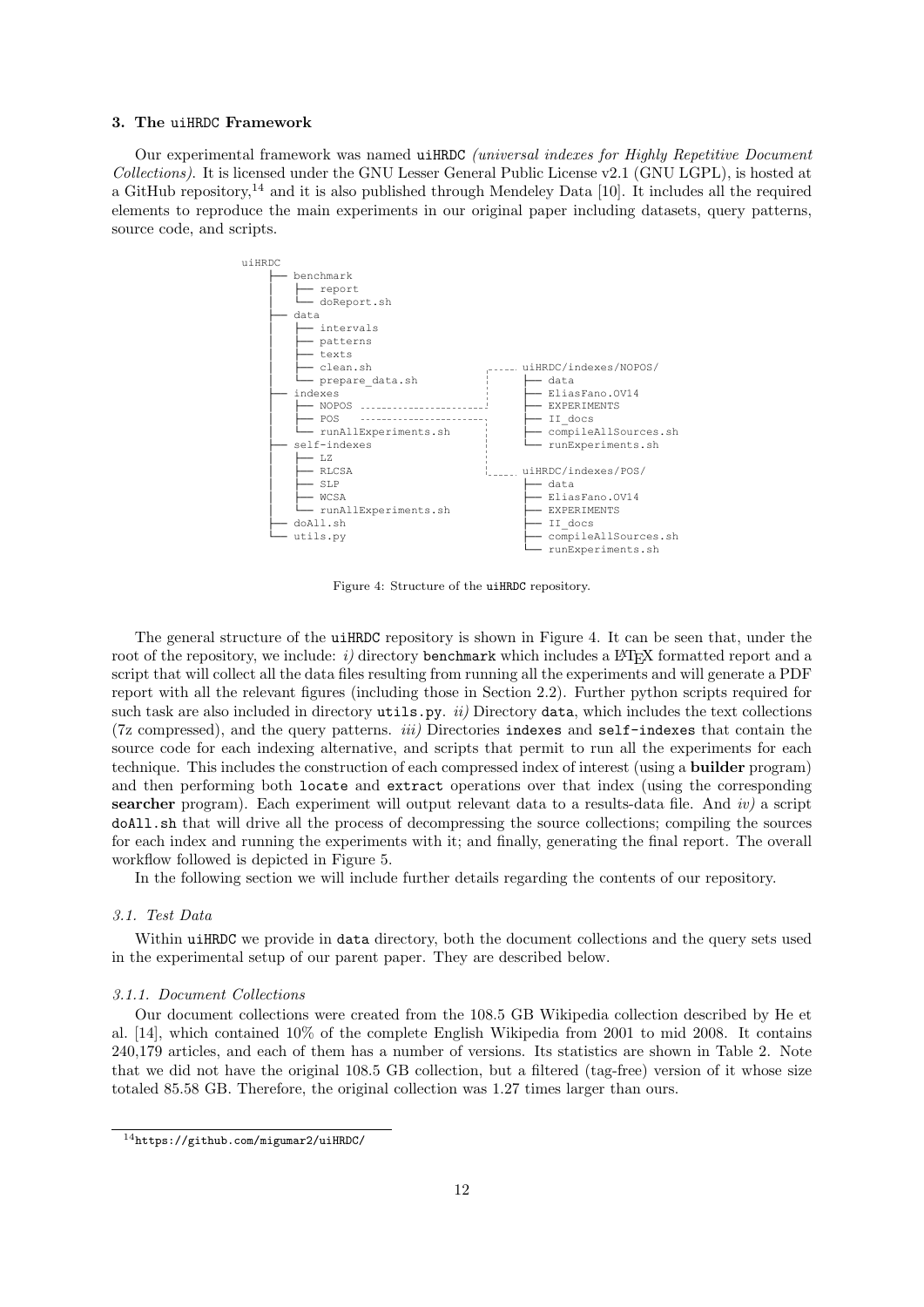

Figure 5: Workflow used in uiHRDC to reproduce our experiments.

| Subset  | Size   | Articles | Number of | Versions | Filename                     | Filesize |
|---------|--------|----------|-----------|----------|------------------------------|----------|
|         | (GB)   |          | versions  | article  | $(\text{within u}$ iHRDC $)$ | 'GB)     |
| Full    | 108.50 | 240.179  | 8,467,927 | 35.26    | $-$                          | 85.58    |
| Non-pos | 24.77  | 2.203    | 881,802   | 400.27   | text20gb.txt                 | 19.53    |
| Pos     | 1.94   | 4.327    | 149,761   | 34.61    | wiki_src2gb.txt              | 1.94     |

Table 2: Detailed statistics of the document collections used.

From the Full collection of articles, we chose two subsets of the articles, and collected all the versions of the chosen articles. For the non-positional setting our subset (Non-pos) contains a prefix of 19.53 GB of the full collection, whereas for positional indexes we chose 1.94 GB of random articles. However, for a fair comparison with the techniques from [14], in the non-positional scenario we scaled the size of the Non-pos subset using the above 1.27 factor when referring to its space requirements. Additional statistics of our two subsets are also included in Table 2.

#### 3.1.2. Query sets

Since the experiments target at providing space/time for the different indexing alternatives when performing locate(pattern) and extract(interval) queries we provide two types of query sets for each document subcollection.

- Query sets for locate: We provide four query sets, each of them containing 1,000 queries, which include:  $i)$  two query sets composed of one-word patterns chosen at random from the vocabulary of the indexed subcollection. In the first case  $(W_a)$ , it includes low-frequency words occurring less than 1,000 times. In the second case, the query set  $(W_b)$  includes high-frequency words occurring more than 1,000 times; and ii) two query sets with 1,000 phrases composed of 2 and 5 words that were chosen randomly from the text of the subcollection (with no restrictions on its frequency).
- Interval sets for extract: Aiming at measuring extraction time when recovering snippets of length 80 (around one line) and 13,000 (around one document, in our collection) characters, we generated:  $i)$  a set of 10,000 intervals of width 13,000 characters from the POS text collection, and  $ii)$  a set containing 100,000 intervals of width 80 characters. Since these intervals are not suitable for our word-based self-indexes (WCSA and WSLP), and assuming that the average word length is around 4 in our datasets, we also generated two additional sets composed respectively of 10,000 intervals containing 3, 000 words each, and 100,000 intervals containing 20 words each.

#### 3.2. Source Code and scripts

As indicated above, the source code provided in our uiHRDC repository has two main directories indexes and self-indexes. Those directories include both the source code and the scripts required to reproduce our experiments. In this section we include more details regarding their structure so that an interested reader can rapidly understand how they are organized.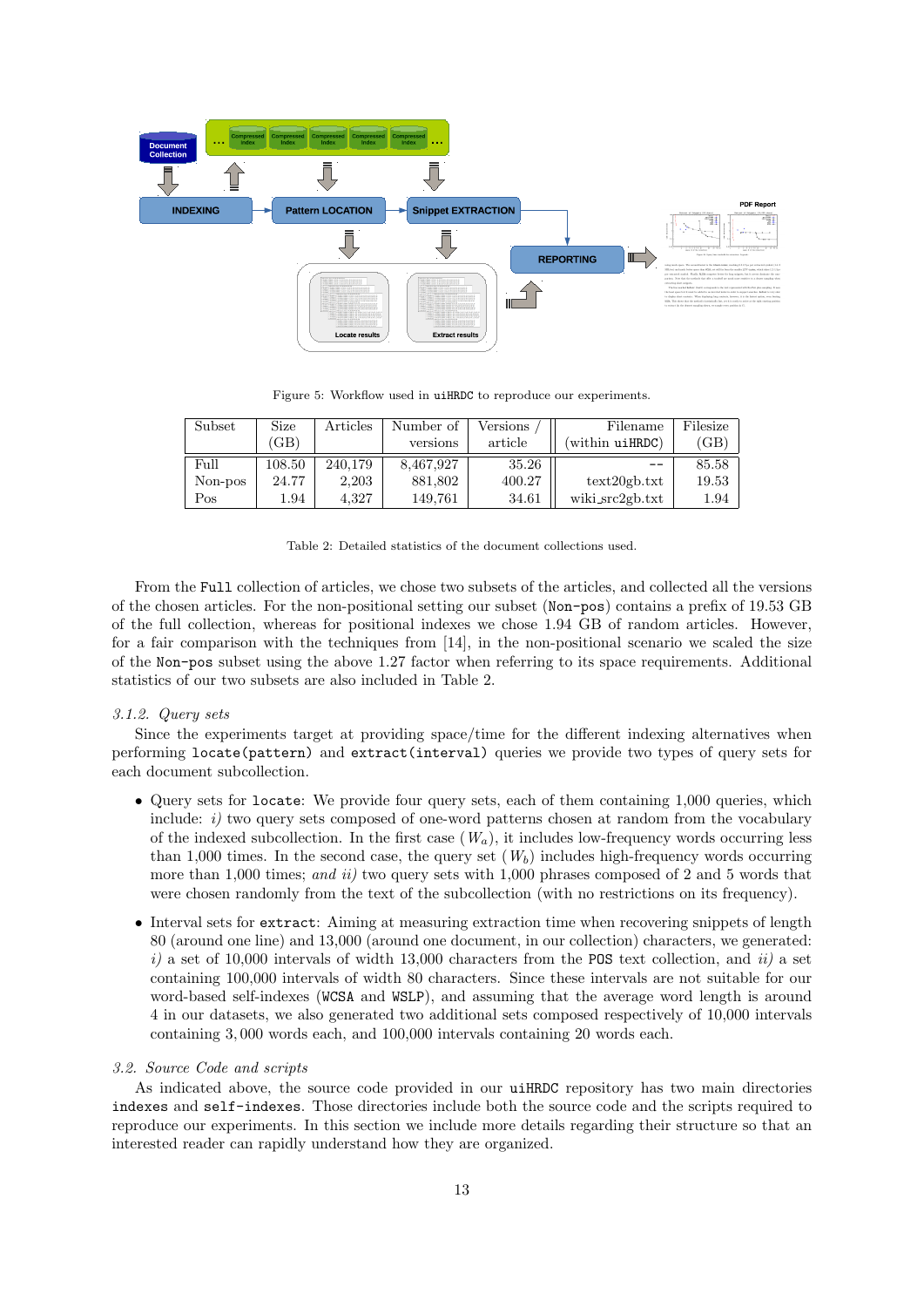

Figure 6: Structure of the uiHRDC/indexes directory in the uiHRDC repository.

# 3.2.1. Indexes

Under uiHRDC/indexes directory, as it is shown in Figure 4, we can find a script runAllExperiments.sh and two directories NOPOS and POS. Basically, that script enters both directories, and then runs two scripts: one to compile the source codes (compileAllSources.sh) and another one to launch the experiments (runExperiments.sh) in that directory. An interested reader should probably start by opening those small scripts. These scripts are included in Figure 6, where we show the structure of directory NOPOS (the structure of POS is almost identical).

Directory uiHRDC/indexes/NO-POS: Non-Positional Inverted Indexes. Under this directory, we can find the scripts compileAllSources.sh and runExperiments.sh discussed above, a data directory were links to uiHRDC/data will be created by the scripts under this directory, and finally two main parts: i) EliasFano.OV14 with the sources and scripts needed to reproduce our experiments for techniques EF-opt, Interpolative, varintG8IU, and OPT-PFD; and  $ii$ ) Directories II docs and EXPERIMENTS that include respectively the source code of the remaining inverted index variants and the corresponding scripts to run the experiments. We include more details below.

• Our implementation and scripts within directories II docs and EXPERIMENTS. We have organized the source code for our inverted indexes within II docs directory. In Figure 6, we can see a script compile.sh and three subdirectories: ilists.imp, lib, and src. The implementation for all our types of compressed posting list representations is contained within directory ilists.imp. Script compile.sh will create a package for each of them and will move such package into lib directory. Finally, the source code for our non-positional compressed inverted index, located within src directory, will be linked with each of those posting list representations to obtain the final BUILD\* and SEARCH\* binaries for each all our variants of non-positional inverted index.

In Figure 6, we can also see the contents of directory EXPERIMENTS/experiments20gb. Basically, there is a subdirectory for each technique with scripts goBuild.sh (to create the indexes), goSeach.sh (to perform query operations), and clean.sh (to clean temporal stuff). Those techniques are respectively (top-to-bottom in the figure):  $1.4$ ) Rice and RiceB,  $1.5$ ) Rice-Runs, 2.1) Vbyte and VbyteB,  $2$ )Vbyte-CM and Vbyte-CMB, 3) Vbyte-ST and Vbyte-STB,  $4.22$ ) RePair, 4.33) RePair-Skip,  $4.33.1$ ) RePair-Skip-CM,  $4.33.2$ ) RePair-Skip-ST,  $555$ ) Vbyte-Lzend,  $6$ )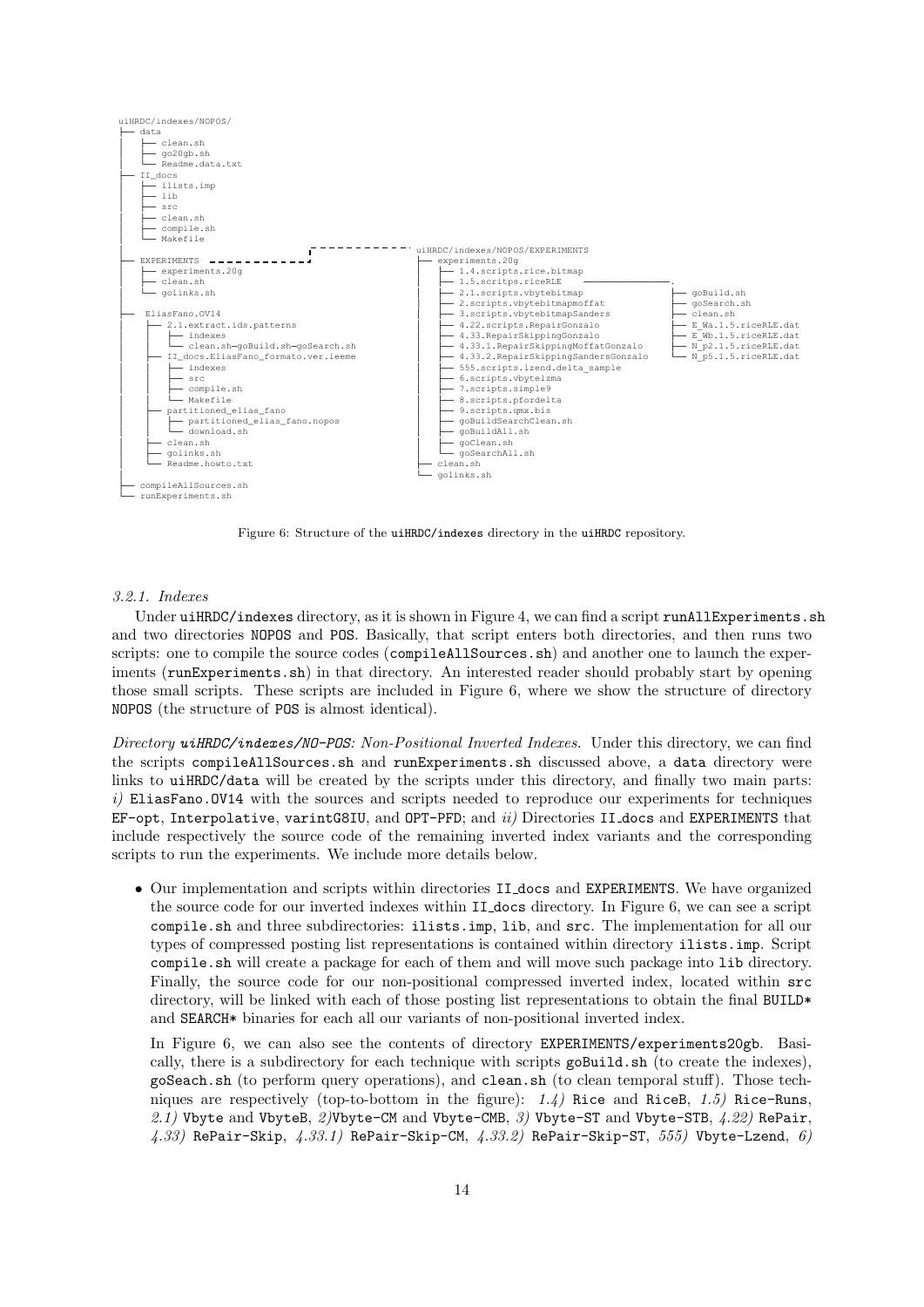

Figure 7: Structure of the uiHRDC/self-indexes directory in the uiHRDC repository.

Vbyte-LZMA,  $\gamma$ ) Simple9,  $\delta$ ) PforDelta, and  $\theta$ ) QMX. In addition, a script goBuildSearchClean.sh is in charge of entering each directory running the experiments for the corresponding technique. The output of those experiments are data files containing both space and time statistics (see files  $E-Wa.1.5.riceRLE.dat, ...$ ).

• Ottaviano&Venturini's variants within directory EliasFano.OV14: This directory contains: i) A subdirectory partitioned elias fano containing the source code from Ottaviano&Venturini's framework and a script to run the experiments corresponding to variants EF-opt, Interpolative, varintG8IU, and OPT-PFD; and  $ii)$  two additional directories II\_docs.EliasFano\_formato.ver.leeme and 2.1.extract.ids.patterns that contain source code and scripts to transform the text-based patterns into the id-based patterns that will be used at query time. In this case, the output of the experiments is written to a log-file and finally a Phyton script parses such file to gather the values regarding space and time measures for each technique.

Directory uiHRDC/indexes/POS: Positional Inverted Indexes. As indicated above, the structure of this directory is almost identical to that of directory uiHRDC/indexes/NO-POS. Therefore, we include no further details here.

# 3.2.2. Self-Indexes

Under directory uiHRDC/self-indexes, as it is shown in Figure 7, we can find a script runAllExperiments.sh and one directory for the different types of self-indexes. In particular, we find directories RLCSA, WCSA, LZ (for LZ77-index and LZend-index) and SLP (for SLP and WSLP). In those directories we will find, among others, the source code and scripts to run the experiments for each technique.

In addition, directory uiHRDC/self-indexes/collectResults contains scripts to process the log files obtained when we run the script runAllExperiments.sh and create gnuplot-type data files for each technique that are used to make up the final report for the experiments.

# 4. Deploying the Experimental Setup with Docker

For those readers interested in reproducing our experiments in their machine, we provide a Docker environment that will allow them to:

1. Reproduce our test framework. We create a docker image with Ubuntu 14 (ubuntu:trusty) that includes all the libraries and software requirements to compile/run our indexing alternatives and also build the final report. These includes packages that are installed via apt such as: gcc-multilib,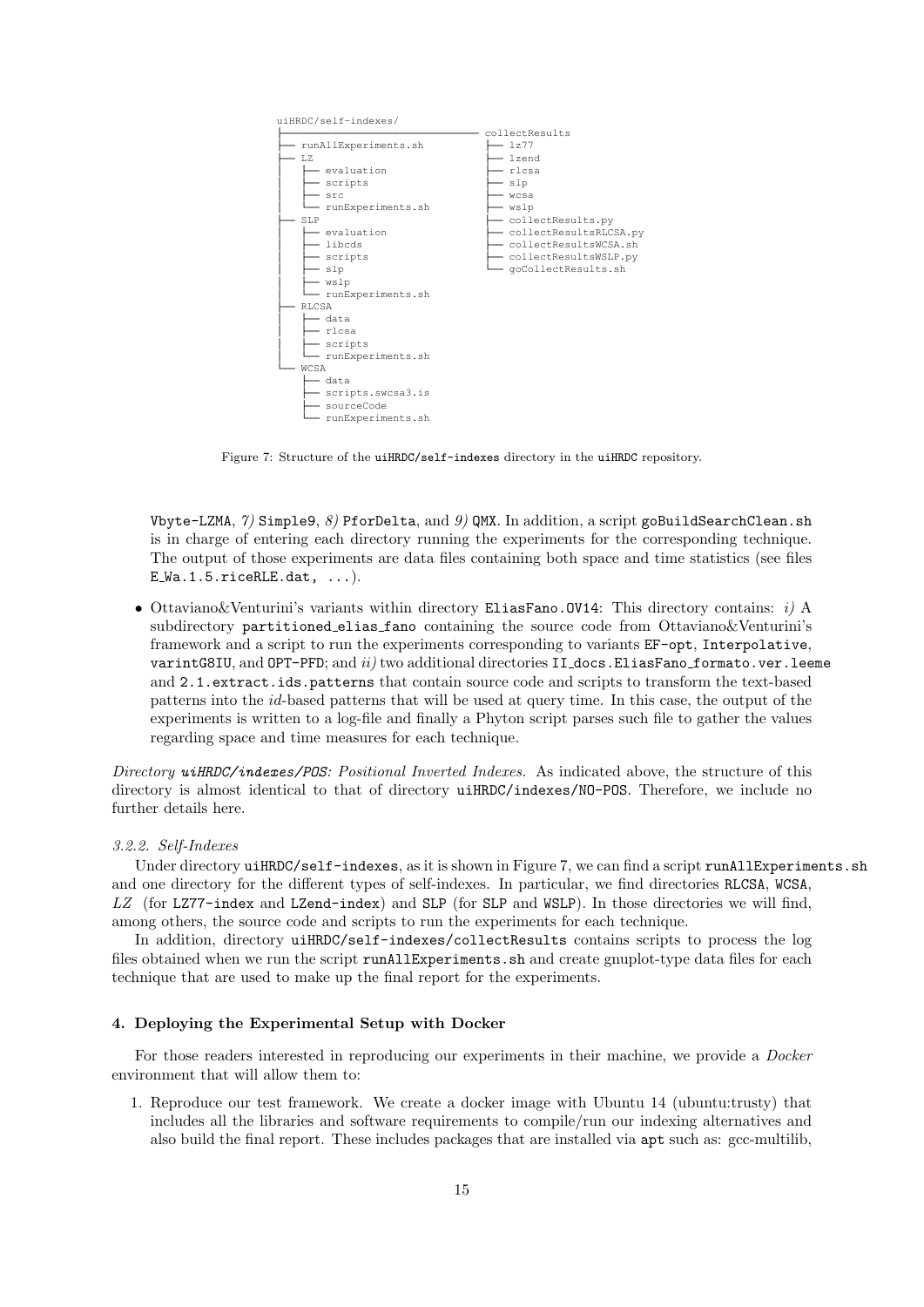g++-multilib, cmake, libboost-all-dev, p7zip-full, openssh-server, screen, texlive-latex-base, and texlive-fonts-recommended; and finally, snappy-1.1.1<sup>15</sup>, which we included in a snappy-1.1.1.tar.gz file, and gnuplot-qt, which in included in gnuplot-4.4.3.tar file. In addition, the contents of the uiHRDC framework (downloaded from our repository) and copied into /home/user/uiHRDC directory of our docker image.

- 2. Connect to an instance of our docker image using ssh/sftp. Basically, we expose port 22 and create a user 'user' with password 'userR1' who can connect via ssh. This will allow the reader to connect to the docker container as to any remote server and to retrieve the final report by sftp. Once connected, user has sudo priviledges and, for example, can become root simply entering sudo su.
- 3. Run doAll.sh script to automatically run all our experiments and generate our final report. This script must be run by root user. Note that we have installed (via apt-get) screen virtual terminal so that the user can disconnect from the docker container and still keep  $dOAll.sh$  script running.

The minimum hardware requirements to run doAll. Sh script would be to have a machine with at least 32GB RAM (and 16GB swap) and around 200GB of free disk space (in the file system were Docker keeps its files<sup>16</sup>). In our machine, i7-8700K@3.70GHz CPU (6 cores/12 siblings) with 64 GB of DDR4@2400MHz memory and a 7200rpm SATA disk, it took around 40 hours to run all the experiments from doAll.sh script.

# 4.1. Running the experiments: step-by-step

Below we show all the commands needed to use Docker<sup>17</sup> to reproduce our framework within a Docker container, then run the experiments within that container, and retrieve the final report (including also the gnuplot-type result data files).

- 1. Create a temporal working directory (i.e. \$TMP) and move to it: mkdir \$TMP and cd \$TMP
- 2. Clone the uiHRDC GitHub repository at https://github.com/migumar2/uiHRDC/. It will create a directory \$uiHRDC. Please rename it as \$DIR. Then move to directory \$DIR. Within \$DIR you will find a file Dockerfile and two directories: docker and uiHRDC. \$TMP> git clone https://github.com/migumar2/uiHRDC.git \$TMP> mv uiHRDC \$DIR \$TMP> cd \$DIR
- 3. Creating a docker image named repet: (you must be at \$DIR directory) \$DIR> sudo docker build -t repet --rm=true . # Note: there is a final 'dot' (.)
- 4. Running a docker container named repet-exp that exports ssh/sftp port (22) via port 22222: \$DIR> sudo docker run --name repet-exp -p 22222:22 -it repet Now, you can press CTRL+P CTRL+Q to detach from docker-container.
- 5. Connecting via ssh to the container and becoming root.  $$DIR>$  ssh user@localhost -p 22222  $#$  enter password userR1 when prompted.  $\texttt{guser@docker> sudo su}$  # enter password userR1 when prompted.  $$root@locker$  screen -t EXPERIMENTS  $\#$  optional, to launch screen virtual terminal.
- 6. Move to the working directory /home/user/uiHRDC where doAll.sh script is located. \$root@docker> cd /home/user/uiHRDC
- 7. Now we run doAll.sh script. \$root@docker> sh doAll.sh and wait until doAll.sh had completed.
- 8. If you want to retrieve the final report and the results (gnuplot-type data files) via sftp you must grant access to those files to user user. \$root@docker>tar czvf /home/user/uiHRDC/report.tar.gz /home/user/uiHRDC/benchmark \$root@docker>chown user:user /home/user -R

<sup>15</sup>https://github.com/google/snappy

 $16$ If you experiment space issues, a simple workaround could be to check which is the directory where Docker creates its images (e.g. /home/shared/docker/tmp/ or /var/lib/docker), and to replace it by a symbolic link pointing to a location in a larger partition/disk.

<sup>&</sup>lt;sup>17</sup>To install Docker, please refer to the installation guide for your host operating system: https://docs.docker.com/install/. In our Ubuntu system it simply consisted in running "sudo apt-get install docker.io"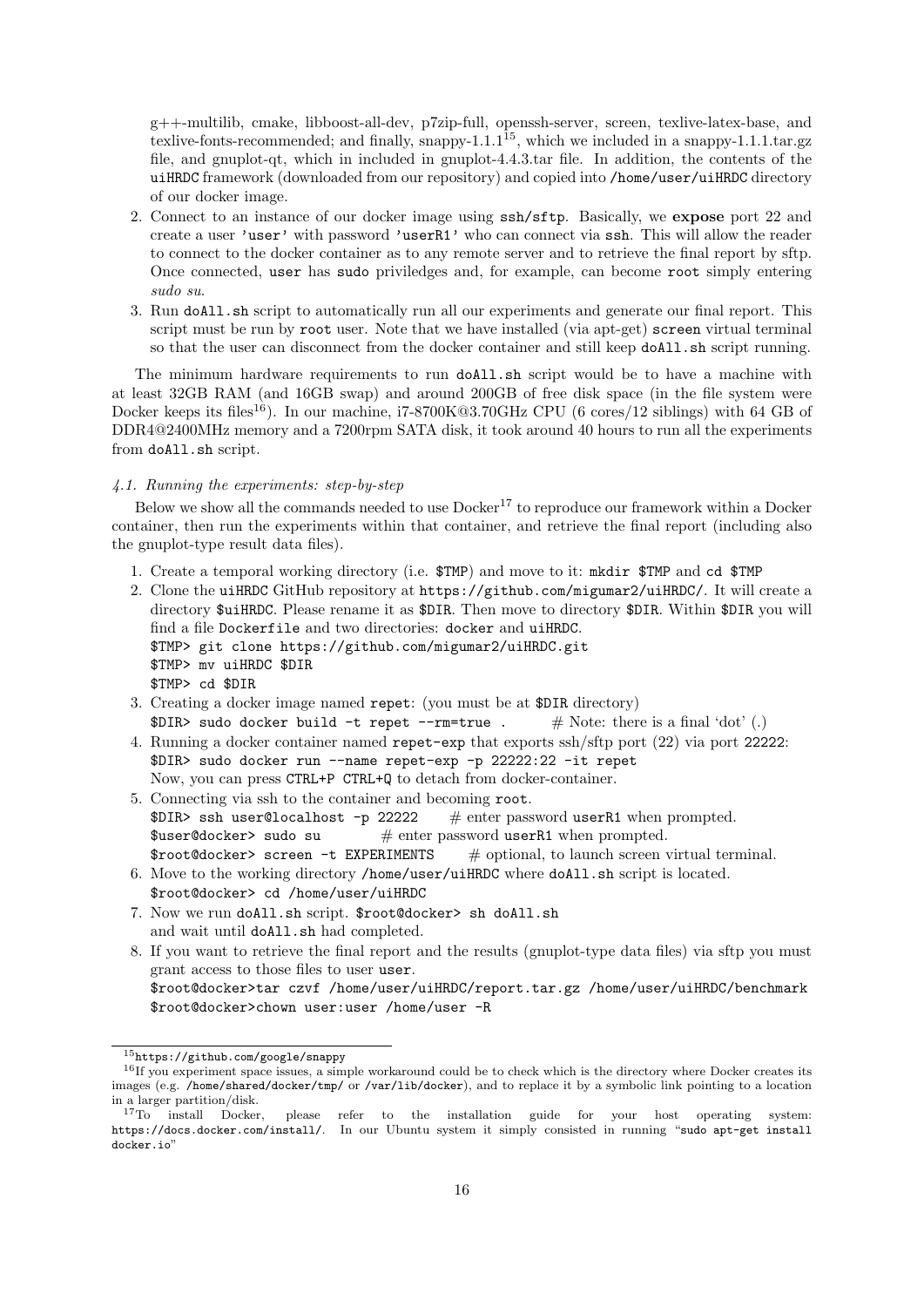- 9. Now we can close the ssh session (or detach from the docker container). \$root@docker> exit \$user@docker> exit
- 10. Now we can connect by sftp or scp using again port 22222 to download /home/user/uiHRDC/report.tar.gz from the docker container.  $DIR>$  sftp -P 22222 user@localhost:/home/user/uiHRDC  $#$  enter password userR1 when prompted. \$sftp> get report.tar.gz or alternatively: \$DIR> scp -P 22222 user@localhost:/home/user/uiHRDC/report.tar.gz . # use password userR1 When decompressed, you will find the report here \$DIR/benchmark/report/report.pdf and all the gnuplot data files within \$DIR/benchmark/report/figures directory.
- 11. Finally you can stop repet-exp container, and if needed remove it and also repet image:<sup>18</sup>

\$DIR> sudo docker stop repet-exp \$DIR> sudo docker rm repet-exp \$DIR> sudo docker rmi repet

# 5. Conclusions and Future Work

We have briefly described all the techniques used in our original paper. In total, we had twenty two variants of posting list representations available that were used to create both non-positional and positional inverted indexes. In addition, we had six self-indexing techniques. Since those techniques have their own configuration parameters, and in some cases dependencies of libraries/software, it would be hard to replicate the results and to reuse our techniques by simply reading our original paper and cloning the (GitHub) repository were we had made our sources available. To overcome those limitations, this paper includes a detailed description of our replication framework uiHRDC. An interested reader could find not only our source code, our document collections and the query patterns used in our experiments, but also a set of related scripts. Those scripts permit us to replicate all our experiments with little effort and, additionally, generate a PDF report (using python, gnuplot, and latex) that contains the figures with the experimental results from our parent paper. In addition, we provide some configuration files to create a Docker container that reproduces our test environment (including all the required dependencies), and instructions regarding how to start the container, run the experiments, and finally download a copy of the final report from the Docker container. We hope that the descriptions and instructions provided along this paper will simplify the work of any reader interested in reusing the experiments from our original paper.

An interesting line of future work is to redesign uiHRDC to facilitate that new indexes to be added to the framework. The resulting benchmark framework would ensure reproducible experimentation for ongoing research about compression and indexing of highly repetitive collections.

# 6. Revision Comments

We would like to thank the authors for providing this valuable reproducibility platform, which allows both reproducing the results of its parent paper and encouraging the evaluation of new indexes for highly repetitive document collections in an easy and systematic way. Undoubtedly, this will be a topic of active research in the coming years given, for example, the cheapening of gene sequencing technology. Hence, the public availability of this type of benchmarking platform is becoming imperative. For this reason, we sincerely expect that uiHRDC sets an experimental standard for this line of research.

On the other hand, this work confirms again that the production of reproducible science is a difficult task, thus reproducibility of any research work must be considered and planned since the very beginning stages of development. Despite the reviewers reached a consensus about the reproducibility of the paper, the rigorous review process raised some reproducibility issues that left us some significant lessons on the

 $18$ The reader can use sudo docker ps and sudo docker images to see respectively the active containers and existing images.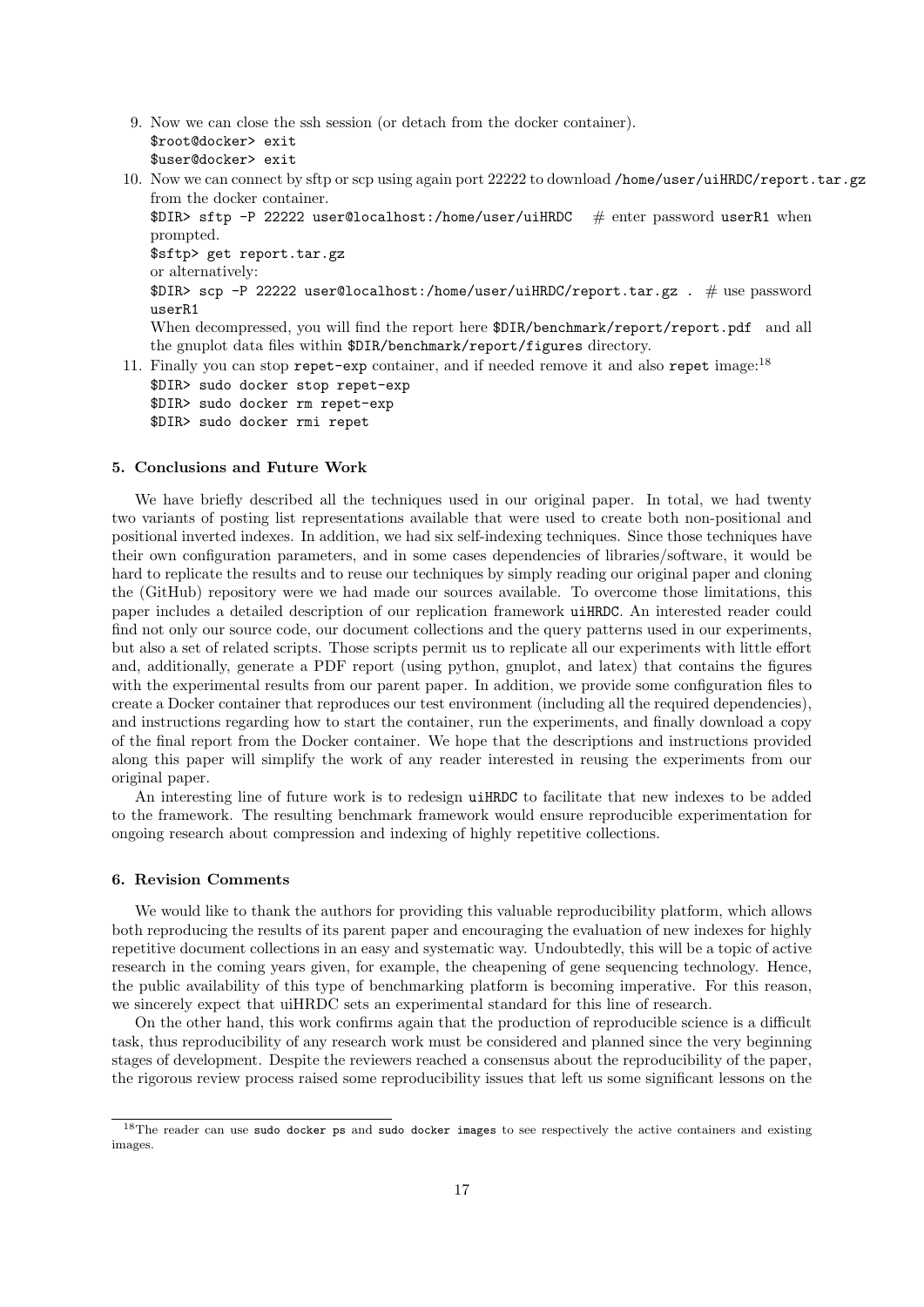difficulties of producing fully reproducible science and developing such ambitious reproducible platform as introduced herein. Next, we discuss our experience with this work as well as the lessons learned from our review.

We fully support the choice of using Docker for this kind of reproducibility experiments. Using a container makes it extremely simple to reproduce the experimentation framework, which otherwise would require to install the dependencies and compile the tested codes manually. However, review process unveiled other issues on the set-up and running of the uiHRDC experiments, which were fixed by providing specific instructions solving them. For instance, authors added information in the output report to warn the experimenter in those cases in which the experiments failed by lack of resources, as well as to ensure that the folder used by Docker resides in a drive with enough memory, which might not be the case for the default drive used by Docker.

In addition to the aforementioned set-up and running issues, some others arose with the experimentation itself in a first review: (1) a significant mismatch in the ordering of time-axis results derived from the uncertainty in the evaluation of running time values; (2) a difference in the compression ratios obtained for the OPT-PFD indexing method; (3) missing values for Vbyte-Lzend and QMX-SIMD methods derived from software problems which did not provide any warning to the experimenter; and (4) differences of scaling between the original figures and those generated by uiHRDC, which made a detailed checking process difficult. Subsequently, all experimentation issues detailed above were either fixed or honestly and rigorously justified in the paper in a sample of best research practices. First, time measurement was significantly improved by increasing the number of evaluations with the aim of reducing its fluctuation. It worths to highlight that special attention should be put in any research for the reproducibility of running time values and their conclusions. Second, a few code bugs were fixed and the output experimentation report was extended to provide detailed information on the execution of the experiments. This further information shown to be very useful to guide the review process, and also to detect possible bugs for particular execution environments. Finally, axis scaling was revised to match the original paper exactly, and a bug with gnuplot was fixed so the generated report is produced with the same symbology of the parent paper. These later two issues highlight the importance of the presentation of the results to properly communicate research findings in a clear way.

The uiHRDC framework is a first try of standardizing experiments that, in absence of such a framework, would need to be repeated each time a new index is introduced in the literature. Thus, uiHRDC will be a very valuable resource to the research community by avoiding this tedious and costly task, which is also prone to errors.

As forthcoming activities, we invite the authors to extend uiHRDC with the aim of removing some drawbacks that hinder the integration of new indexes in their platform. The main drawback is that adding a new index is not trivial and requires editing several scripts; thus, any improvement in this sense will contribute to turn uiHRDC into a standard for comparison by future researchers.

# Acknowledgments

This paper is funded in part by European Union's Horizon 2020 research and innovation programme under the Marie Sklodowska-Curie grant agreement No 690941 (project BIRDS). Antonio Fariña is funded by Xunta de Galicia/FEDER-UE [CSI: ED431G/01 and GRC: ED431C 2017/58]; by MINECO-AEI/FEDER-UE [ETOME-RDFD3: TIN2015-69951-R]; and by MINECO-CDTI/FEDER-UE [INNTERCONECTA: uForest ITC-20161074]. Miguel A. Martínez-Prieto is funded by MINECO-AEI/FEDER-UE [Datos 4.0: TIN2016-78011-C4-1-R]. Gonzalo Navarro is funded by the Millennium Institute for Foundational Research on Data (IMFD), and by Fondecyt Grant 1-170048, Conicyt, Chile.

#### References

- [1] ACM. Artifact Review and Badging. https://www.acm.org/publications/policies/artifact-reviewbadging, 2018.
- [2] V. Anh and A. Moffat. Inverted index compression using word-aligned binary codes. Information Retrieval, 8:151–166, 2005.
- [3] R. A. Baeza-Yates and B. Ribeiro-Neto. Modern Information Retrieval. Addison-Wesley Publishing Company, 2nd edition, 2011.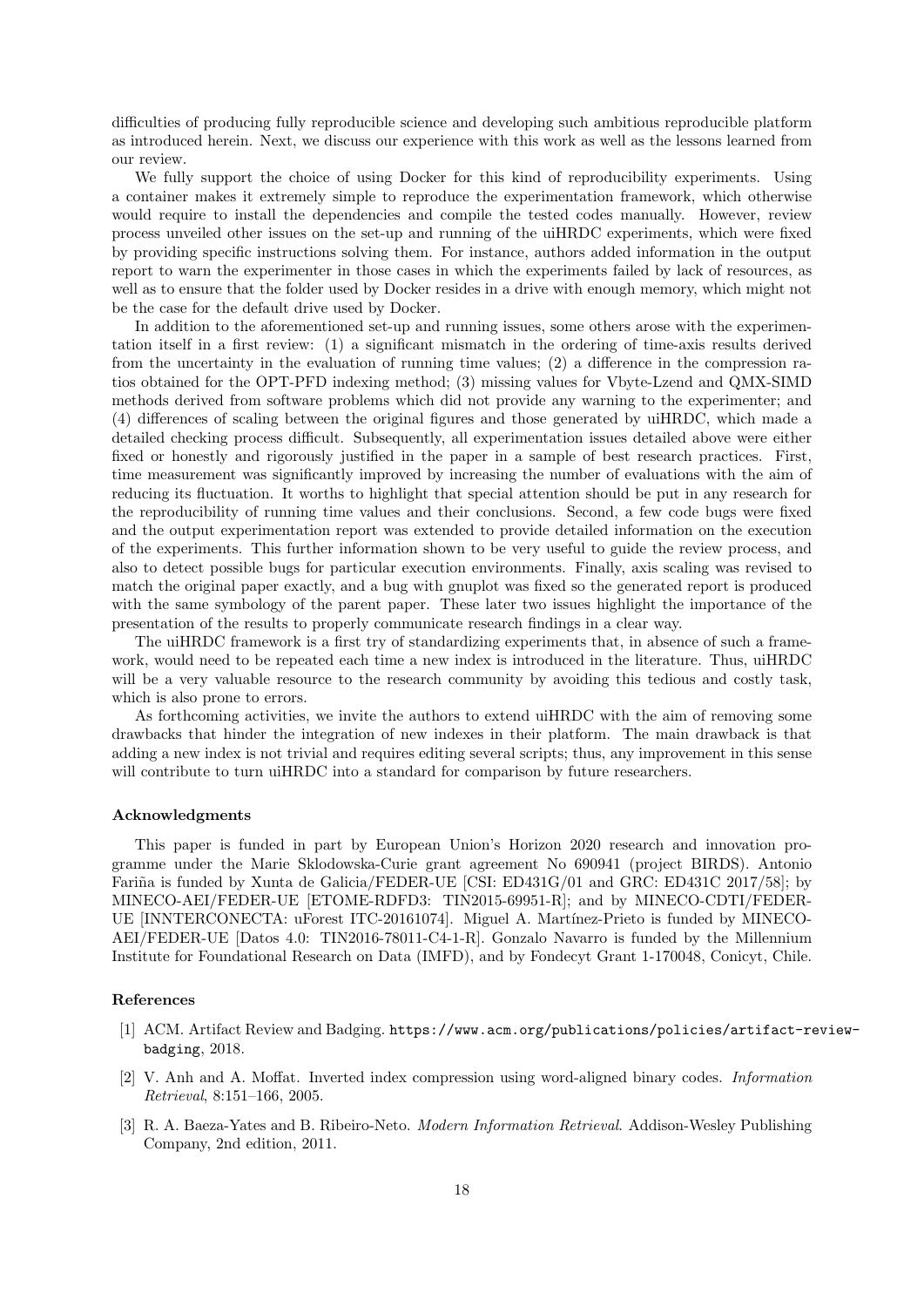- [4] F. Chirigati, R. Capone, R. Rampin, J. Freire, and D. E. Shasha. A Collaborative Approach to Computational Reproducibility. Information Systems, 59:95–97, 2016.
- [5] F. Claude, A. Fariña, M. A. Martínez-Prieto, and G. Navarro. Universal Indexes for Highly Repetitive Document Collections. Information Systems, 61:1–23, 2016.
- [6] F. Claude, A. Fariña, M. Martínez-Prieto, and G. Navarro. Compressed q-gram indexing for highly repetitive biological sequences. In Proc. 10th International Conference on Bioinformatics and Bioengineering (BIBE), pages 86–91, 2010.
- [7] F. Claude, A. Fariña, M. Martínez-Prieto, and G. Navarro. Indexes for highly repetitive document collections. In Proc. 20th ACM International Conference on Information and Knowledge Management (CIKM), pages 463–468, 2011.
- [8] C. Collberg, T. Proebsting, and A. M. Warren. Repeatability and Benefaction in Computer Systems Research: A Study and a Modest Proposal. Technical Report TR 14-04, University of Arizona, 2015.
- [9] J. S. Culpepper and A. Moffat. Efficient set intersection for inverted indexing. ACM Transactions on Information Systems, 29(1):article 1, 2010.
- [10] A. Fariña, M. A. Martínez-Prieto, F. Claude, and G. Navarro. *uiHRDC (Mendeley Data v1).* 2018. http://dx.doi.org/10.17632/xxntkjvtxw.1.
- [11] A. Fariña, N. Brisaboa, G. Navarro, F. Claude, A. Places, and E. Rodríguez. Word-based self-indexes for natural language text. ACM Transactions on Information Systems, 30(1):article 1, 2012.
- [12] N. Ferro, N. Kando, N. Fuhr, M. Lippold, K. Järvelin, and J. Zobel. Increasing Reproducibility in IR: Findings from the Dagstuhl Seminar on "Reproducibility of Data-Oriented Experiments in e-Science". ACM SIGIR Forum, 50:68–82, 2016.
- [13] N. Ferro and G. Silvello. Rank-Biased Precision Reloaded: Reproducibility and Generalization. In Proceedings of the 37th European Conference on IR Research, ECIR, page 768–780, 2015.
- [14] J. He, J. Zeng, and T. Suel. Improved index compression techniques for versioned document collections. In Proc. 19th ACM International Conference on Information and Knowledge Management (CIKM), pages 1239–1248, 2010.
- [15] S. Heman. Super-scalar database compression between RAM and CPU-cache. PhD thesis, Centrum voor Wiskunde en Informatica (CWI), Amsterdam, 2005.
- [16] S. Kreft and G. Navarro. On Compressing and Indexing Repetitive Sequences. Theoretical Computer Science, 483:115–133, 2013.
- [17] N. Larsson and A. Moffat. Offline Dictionary-Based Compression. pages 296–305. IEEE Computer Society, 1999.
- [18] J. J. Lastra-Díaz, A. García-Serrano, M. Batet, M. Fernández, and F. Chirigati. HESML: A scalable ontology-based semantic similarity measures library with a set of reproducible experiments and a replication dataset. Information Systems, 66:97 – 118, 2017.
- [19] D. Lemire, L. Boytsov, and N. Kurz. Simd compression and the intersection of sorted integers. Software: Practice and Experience (published online), 2015.
- [20] J. Lin, M. Crane, A. Trotman, J. Callan, I. Chattopadhyaya, J. Foley, G. Ingersoll, C. Macdonald, and S. Vigna. Toward Reproducible Baselines: The Open-Source IR Reproducibility Challenge. In Proceedings of the 38th European Conference on IR Research, ECIR, pages 408–420, 2016.
- [21] V. Mäkinen, G. Navarro, J. Sirén, and N. Välimäki. Storage and Retrieval of Highly Repetitive Sequence Collections. Journal of Computational Biology, 17(3):281–308, 2010.
- [22] A. Moffat and L. Stuiver. Binary interpolative coding for effective index compression. Information Retrieval, 3(1):25–47, 2000.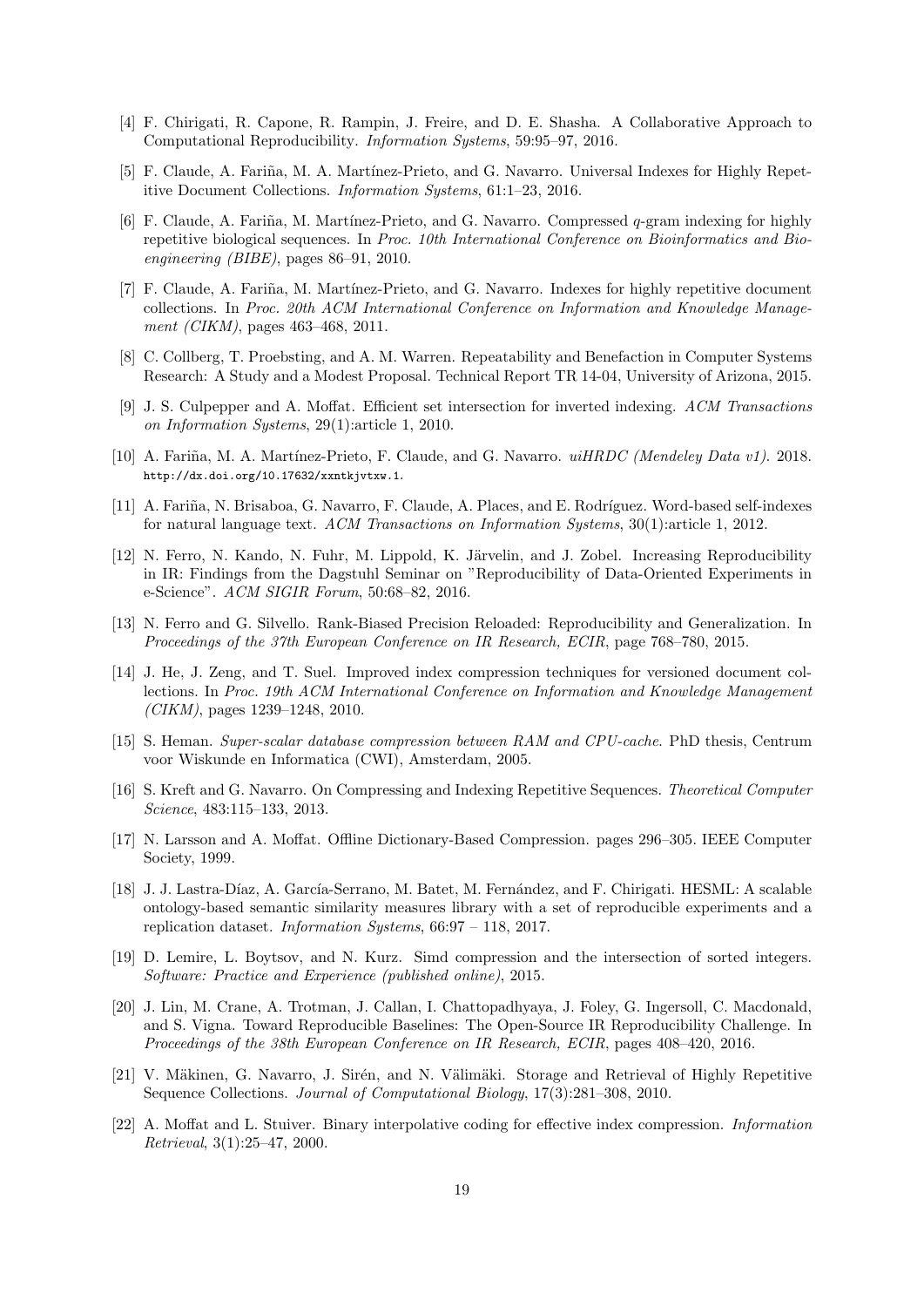- [23] G. Navarro. Compact Data Structures A practical approach. Cambridge University Press, 2016.
- [24] G. Ottaviano and R. Venturini. Partitioned elias-fano indexes. In Proc. 37th International ACM SIGIR Conference on Research and Development in Information Retrieval (SIGIR), pages 273–282, 2014.
- [25] K. Sadakane. New Text Indexing Functionalities of the Compressed Suffix Arrays. Journal of Algorithms, 48(2):294–313, 2003.
- [26] G. K. Sandve, A. Nekrutenko, J. Taylor, and E. Hovig. Ten Simple Rules for Reproducible Computational Research. PLOS Computational Biology, 9:1–4, 2013.
- [27] A. A. Stepanov, A. R. Gangolli, D. E. Rose, R. J. Ernst, and P. S. Oberoi. SIMD-based decoding of posting lists. In Proc. 20th ACM International Conference on Information and Knowledge Management (CIKM), pages 317–326, 2011.
- [28] F. Transier and P. Sanders. Engineering basic algorithms of an in-memory text search engine. ACM Transactions on Information Systems, 29:article 2, 2010.
- [29] A. Trotman. Compression, simd, and postings lists. In Proc. 19th Australasian Document Computing Symposium (ADCS), pages 50–57. ACM, 2014.
- [30] P. Vandewalle, J. Kovacevic, and M. Vetterli. Reproducible Research in Signal Processing What, Why, and How. IEEE Signal Processing Magazine, 26:37–47, 2009.
- [31] H. Williams and J. Zobel. Compressing integers for fast file access. The Computer Journal, 42:193– 201, 1999.
- [32] I. Witten, A. Moffat, and T. Bell. Managing Gigabytes. Morgan Kaufmann, 2nd edition, 1999.
- [33] A. Wolke, M. Bichler, F. Chirigati, and V. Steeves. Reproducible experiments on dynamic resource allocation in cloud data centers. Information Systems, 59:98–101, 2016.
- [34] H. Yan, S. Ding, and T. Suel. Inverted index compression and query processing with optimized document ordering. In Proc. 18th International Conference on World Wide Web (WWW), pages 401–410, 2009.
- [35] M. Zukowski, S. Heman, N. Nes, , and P. Boncz. Super-scalar RAM-CPU cache compression. In Proc. 22nd International Conference on Data Engineering (ICDE), page 59, 2006.

# A. Compression Ratios

This appendix shows the exact compression ratios for all the techniques included in our uiHRDC framework. The corresponding tuning parameters are provided for each case  $(x)$  is used for those techniques that do not require any parameter). Those values are included in Table 3.

Note that in the positional scenario, when the source text collection is compressed with Re-Pair, the parent paper allowed the extraction of snippets consisting of either 80 or 13, 000 chars. We considered sampling parameter values  $sample{\textit{ct}} = \{1, 2, 8, 32, 64, 256, 4096\}$ . Table 4 shows the compression ratios of the RePair-compressed text that corresponds to each sampling configuration. Yet, the plot included in the parent paper (Fig.10-left) when 80 chars included only points for  $sample_c \neq \{1, 2, 8, 32, 64\}$ , and when extracting 13,000 chars (see Figure 3, or Fig.10-right in the parent paper) we tuned sample  $ct =$  ${1, 8, 32, 256, 4096}.$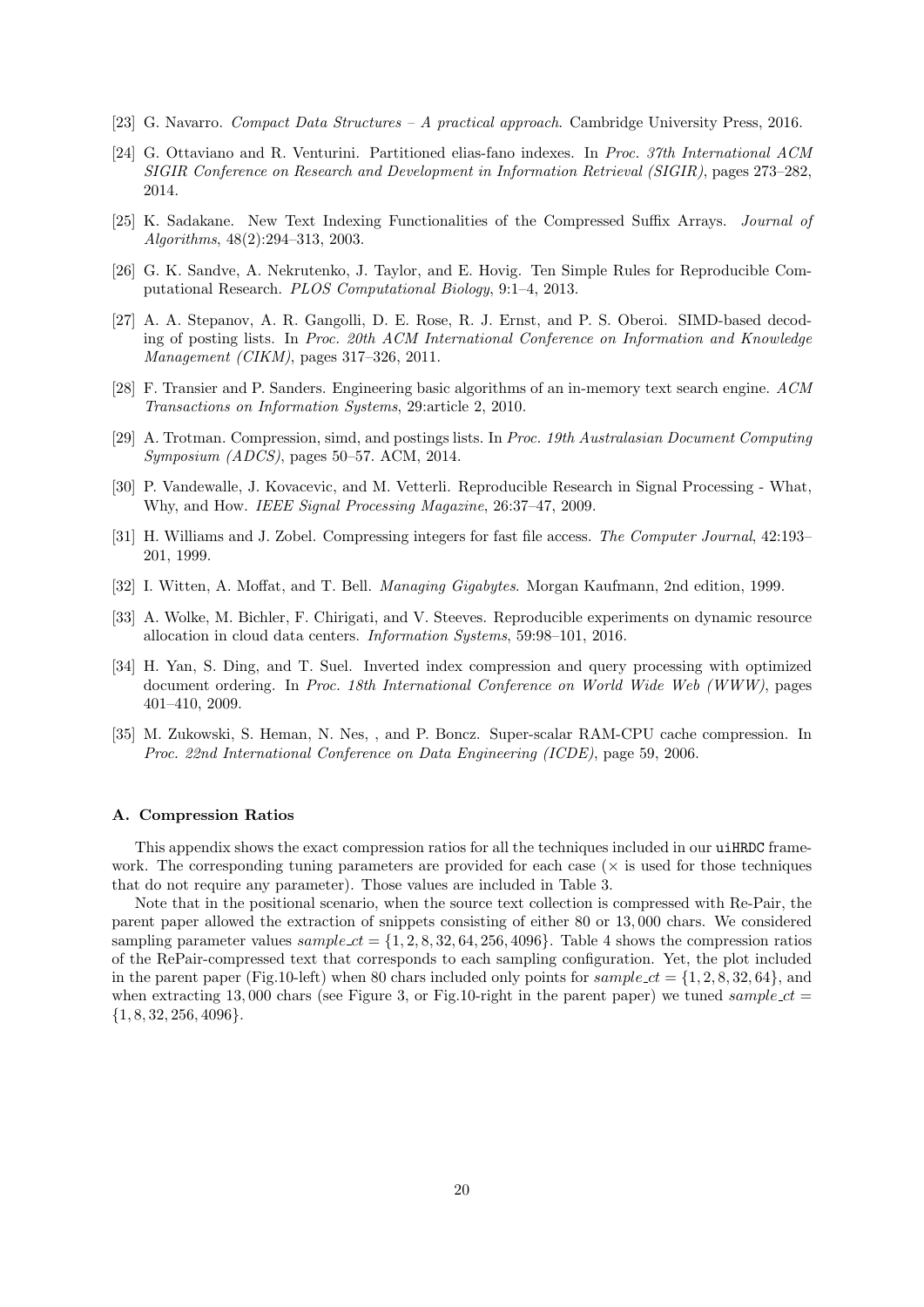|                        |          |                                                 |                | <b>Positional</b> indexes |                                                                      |  |
|------------------------|----------|-------------------------------------------------|----------------|---------------------------|----------------------------------------------------------------------|--|
|                        |          |                                                 | Method         | Compression ratio         |                                                                      |  |
|                        |          |                                                 |                | Value                     | Parameterization                                                     |  |
| Non-positional indexes |          | Vbyte                                           | 35.1530%       | $\times$                  |                                                                      |  |
| Method                 | Value    | Compression ratio<br>Parameterization           | Vbyte-CM       | 35.3805%                  | $k=32$                                                               |  |
|                        |          |                                                 |                | 36.5899%                  | $k=4$                                                                |  |
| Vbyte                  | 4.4592%  | $\times$                                        | Vbyte-ST       | 35.4935%                  | $B = 128$                                                            |  |
| VbyteB                 | 3.3522%  | $lenBitmapDiv = 8$                              |                | 37.4281%                  | $B=16$                                                               |  |
| Vbyte-CM               | 4.4956%  | $k=32$                                          | Rice           | 36.7974%                  | $\times$                                                             |  |
|                        | 4.7095%  | $k=4$                                           | Simple9        | 36.6233%                  | $\times$                                                             |  |
| Vbyte-CMB              | 3.3754%  | $k = 32, lenBitmapDiv = 8$                      | OMX            | 136.8762%                 | $\times$                                                             |  |
|                        | 3.4996%  | $k = 4$ , $lenBitmapDiv = 8$                    | Vbyte-LZMA     | 9.7539%                   | $minbessize = 10$                                                    |  |
| Vbyte-ST               | 4.5147%  | $B = 128$                                       | RePair         | 20.0641%                  | $\times$                                                             |  |
|                        | 4.8650%  | $B=16$                                          | RePair-Skip    | 21.3769%                  | $repairBreak = 5 \times 10^{-7}$                                     |  |
| Vbyte-STB              | 3.3820%  | $B = 128$ , len $BitmapDiv = 8$                 | RePair-Skip-CM | 20.0786%                  | $k = 64$ , $repairBreak = 5 \times 10^{-7}$                          |  |
|                        | 3.5488%  | $B=16$ , $lenBitmapDiv=8$                       |                | 20.8584%                  | $repairBreak = 5 \times 10^{-7}$<br>$k=1$ ,                          |  |
| Rice                   | 3.0807%  | $\times$                                        | RePair-Skip-ST | 21.7456%                  | $B = 256$ , repair $Break = 5 \times 10^{-7}$                        |  |
| RiceB                  | 3.2235%  | $lenBitmapDiv = 8$                              | EF-opt         | 30.5630%                  | $\times$                                                             |  |
| Simple9                | 0.9130%  | $\times$                                        | OPT-PFD        | 29.7424\%                 | $\times$                                                             |  |
| PforDelta              | 0.9372%  | $pfdThreshold = 100$                            | Interpolative  | 29.8820%                  | $\times$                                                             |  |
| OMX                    | 4.8825%  | $\times$                                        | varintG8IU     | 37.9975%                  | $\times$                                                             |  |
| Rice-Runs              | 0.3247%  | $\times$                                        | <b>RLCSA</b>   | 2.4735%                   | $sample = 2048$                                                      |  |
| Vbyte-LZMA             | 0.2030%  | $minbessize = 10$                               |                | 2.8686%                   | $sample = 1024$                                                      |  |
|                        | 0.1420\% | $ds = 256$                                      |                | 3.6630%                   | $sample = 512$                                                       |  |
| Vbyte-Lzend            | 0.1437%  | $ds = 64$                                       |                | 5.2489%                   | $sample = 256$                                                       |  |
|                        | 0.1508%  | $ds=\overline{16}$                              |                | 8.4048%                   | $sample = 128$                                                       |  |
|                        | 0.1790%  | $ds=4$                                          |                | 14.6924%                  | $sample = 64$                                                        |  |
| Re-Pair                | 0.1040\% | $\times$                                        |                | 27.2996%                  | $sample = 32$                                                        |  |
| RePair-Skip            | 0.1097%  | $repairBreak = 4 \times 10^{-7}$                | <b>WCSA</b>    | 8.8921%                   | $\langle sA, sAinv, sPsi \rangle = \langle 2048, 2048, 2048 \rangle$ |  |
| RePair-Skip-CM         | 0.1195%  | $k = 64$ , $repairBreak = 4 \times 10^{-7}$     |                | 9.4071%                   | $\langle sA, sAinv, sPsi \rangle = \langle 512, 512, 512 \rangle$    |  |
|                        | 0.1212%  | $repairBreak = 4 \times 10^{-7}$<br>$k=1$ .     |                | 11.0718%                  | $\langle sA, sAinv, sPsi \rangle = \langle 128, 256, 128 \rangle$    |  |
| RePair-Skip-ST         | 0.1279%  | $B = 2^{10}$ , repairBreak = $4 \times 10^{-7}$ |                | 15.8673%                  | $\langle sA, sAinv, sPsi \rangle = \langle 64, 128, 32 \rangle$      |  |
| EF-opt                 | 0.4984%  | $\times$                                        |                | 17.9458%                  | $\langle sA, sAinv, sPsi \rangle = \langle 32, 64, 32 \rangle$       |  |
| OPT-PFD                | 0.7015%  | $\times$                                        |                | 25.6777%                  | $\langle sA, sAinv, sPsi \rangle = \langle 16, 64, 16 \rangle$       |  |
| Interpolative          | 0.5573%  | $\times$                                        |                | 50.8565%                  | $\langle sA, sAinv, sPsi \rangle = \langle 8, 8, 8 \rangle$          |  |
| varintG8IU             | 5.3144%  | $\times$                                        | <b>SLP</b>     | 3.2374%                   | $\times$                                                             |  |
|                        |          |                                                 | <b>WSLP</b>    | 2.8962%                   | $\times$                                                             |  |
|                        |          |                                                 | LZ77-index     | 1.8357%                   | $\times$                                                             |  |
|                        |          |                                                 | LZend-index    | 2.3894%                   | $\times$                                                             |  |

Table 3: Summary of compression ratios for all indexes in the framework.

| Compression ratio | Parameterization   |
|-------------------|--------------------|
| 1.306%            | $sample_c t = 1$   |
| 1.265%            | $sample_c t = 2$   |
| 1.227%            | $sample_c t = 8$   |
| 1.215%            | $sample_c t = 32$  |
| 1.213%            | sample_ct = $64$   |
| 1.211%            | sample_ct = $256$  |
| 1.210%            | sample_ct = $4096$ |

Table 4: Summary of compression ratios for the RePair-compressed version of the text with different sampling values.